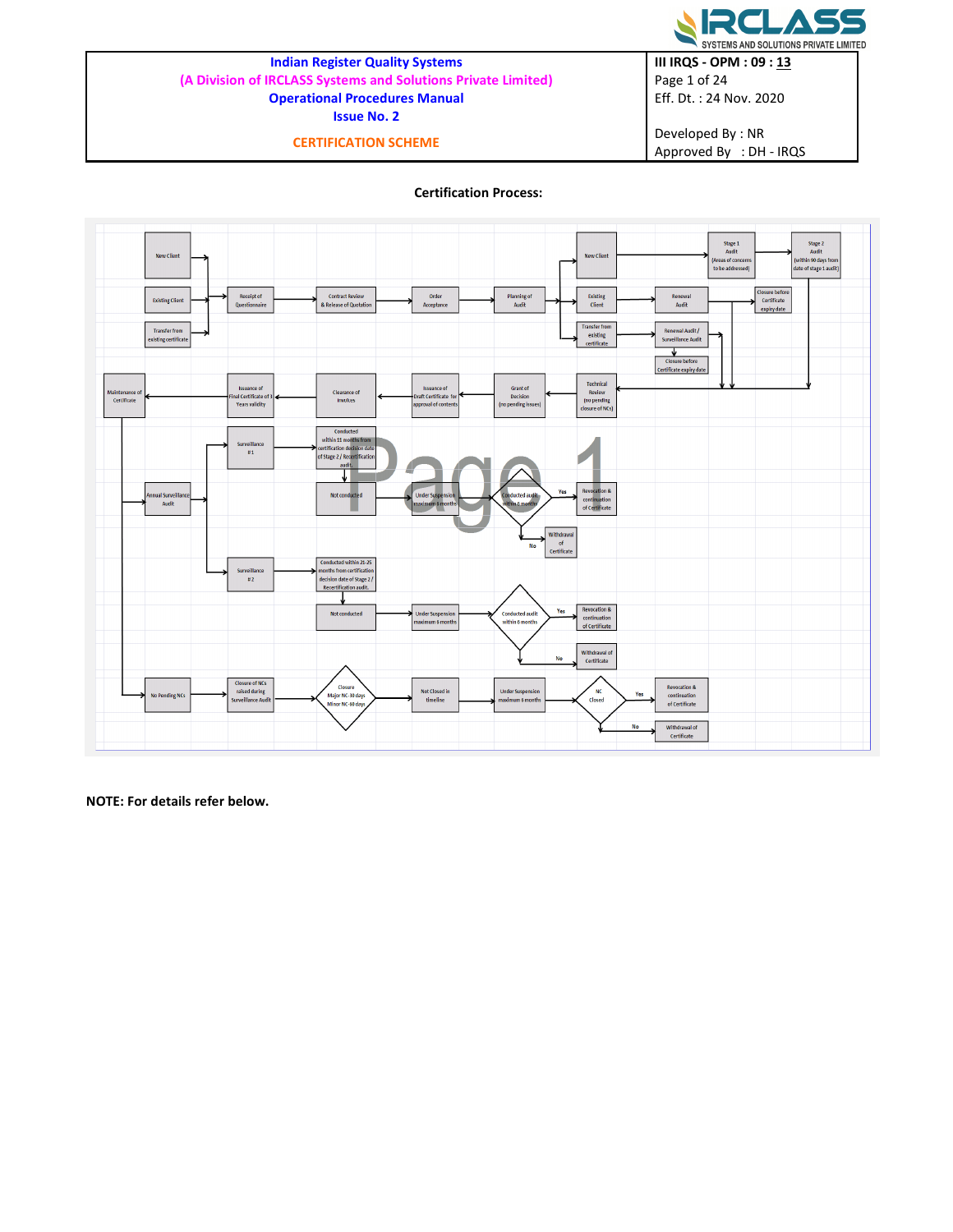#### FLOW DIAGRAM FOR MANAGEMENT SYSTEM CERTIFICATION OF AN ORGANISATION FOR NEW CLIENTS & EXISTING CLIENTS

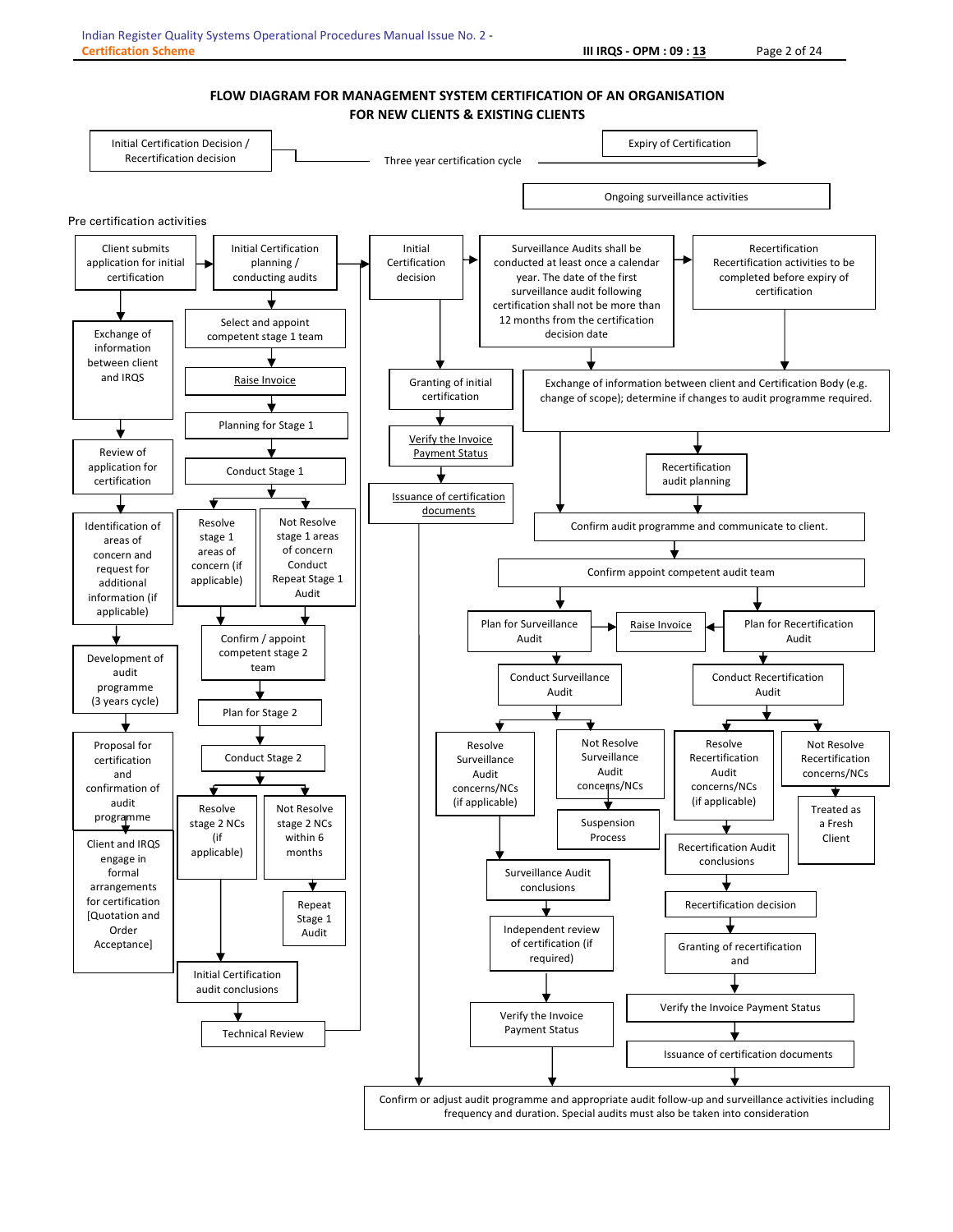Indian Register Quality Systems Operational Procedures Manual Issue No. 2 - Certification Scheme **III IRQS - OPM : 09 : 13** Page 3 of 24

| A. Purpose                 | : General Information about Certification Scheme                                                                                                                                                                                                                  |
|----------------------------|-------------------------------------------------------------------------------------------------------------------------------------------------------------------------------------------------------------------------------------------------------------------|
| <b>B.</b> Scope            | : Certification Scheme(s) offered by IRQS                                                                                                                                                                                                                         |
| <b>C. Responsibilities</b> | : Nominated Representative / Divisional Head-IRQS                                                                                                                                                                                                                 |
| D. Description             | : IRQS (A Division of IRCLASS Systems and Solutions Private Limited) provides independent certification<br>services for various management systems. IRQS commenced certification services in 1993.<br>IRQS stands for Integrity, Reliability, Quality and Safety. |

# 1. Management Systems Certification Scheme

- 1.1 The scheme covers assessment by IRQS for certification of various management system/s in accordance with the International Standards viz. ISO 9001, IATF 16949, OHSAS 18001, ISO 14001, ISO 22000, FSSC 22000, ISO/IEC 27001, ISO 28000, ISO 30000, ISO 50001 & ISO 13485.
- 1.2 Certificates are issued as per the following accreditations / certification schemes:
	- 1.2.1 RvA accredited certificates for QMS, EMS, OHSAS, ISMS and FSMS
	- 1.2.2 NABCB accredited certificates for QMS, EMS, OHSAS, FSMS, FSSC, ISMS & EnMS
	- 1.2.3 IATF accredited certificates for IATF 16949
	- 1.2.4 ANAB accredited certificates for SMSSC.
	- 1.2.5 Unaccredited certificates for ISO 30000. These certificates are issued as per IRQS certification scheme.

# 1.3 Scope of Accreditation

The accreditation covers the quality system of the certifying body as well as specified certification scope in working areas described under different IAF/EA code, for which the certification body is authorized to carry out assessment and issue of certificates of approval.

- 1.3.1 For IRQS accreditations details of particular industry sector authorizations refer to RvA, NABCB, ANAB, IATF-SMMT and FSSC certificates or visit the following websites;
	- www.rva.nl
	- www.qcin.org
	- www.anab.org
	- www.fssc22000.com

For registration details of IATF 16949, refer www.iatfglobaloversight.org

1.3.2 For other information and list of clients; visit www.irqs.co.in / www.irclass.org, the same can be obtained upon request.

#### 1.4 Scope of Assessment

These are the various activities carried out by the industry / organization, within the scope of the standard which appears in the certificate of approval issued to the organization by IRQS after satisfactory assessment.

#### 2. Management Systems as per international Standards

Certifications of following Management Systems Standards /Specifications are offered by IRQS:

# 2.1 Quality Management System (QMS) – ISO 9001

The International Standards specify requirements for quality management systems where an organization needs to demonstrate, the ability to consistently provide products and services that meet customer and applicable statutory and regulatory requirements; facilitating opportunities to enhance customer satisfaction; addressing risks and opportunities associated with its context and objectives; the ability to demonstrate conformity to specified quality management system requirements, including processes for continual improvement of the system.

# 2.2 IATF 16949

This technical specification, in conjunction with ISO 9001:2008, defines the quality management system requirements for the design and development, production and, when relevant, installation and service of automotive-related products.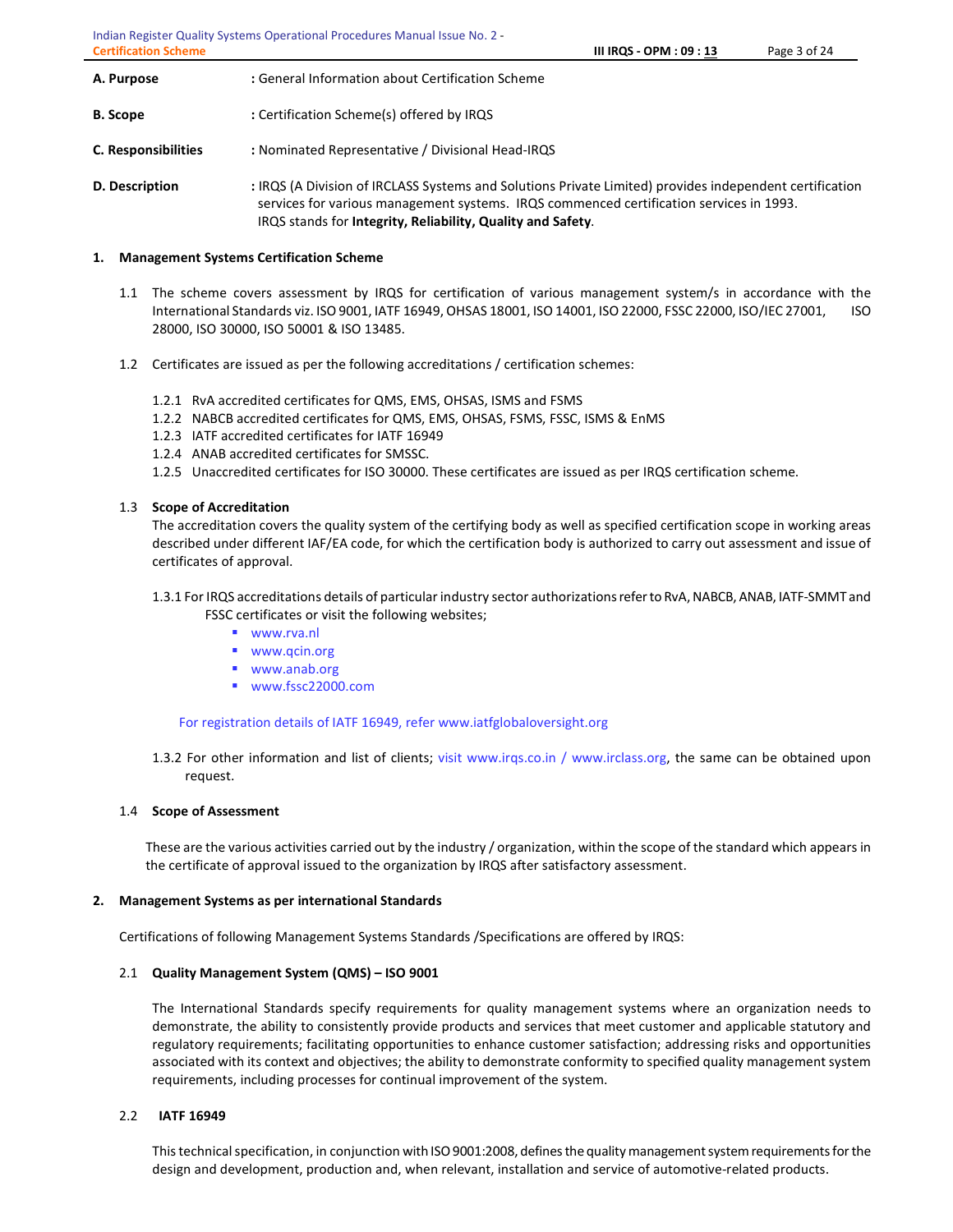This technical specification is applicable to sites of the organization where customer-specified parts, for production and / or service, are manufactured.

Supporting functions, whether on-site or remote (such as design centers, corporate headquarters and distribution centers), form part of the site audit as they support the site, but cannot obtain stand-alone certification for IATF 16949.

## 2.3 Environmental Management System (EMS) – ISO 14001

The requirement for an environmental management system is to enable an organization to achieve the intended outcomes it sets for its environmental management system by a systematic approach to environmental management through :

- **P** protecting the environment by preventing or mitigating adverse environmental impacts;
- mitigating the potential adverse effect of environmental conditions on the organization;
- **fulfillment of compliance obligations;**
- enhancing environmental performance;
- controlling or influencing the way the organization's products and services are designed, manufactured, distributed, consumed and disposed by using a life cycle perspective that can prevent environmental impacts from being unintentionally shifted elsewhere within the life cycle;
- achieving financial and operational benefits that can result from implementing environmentally sound alternatives that strengthen the organization's market position;
- communicating environmental information to relevant interested parties.

This International Standard, like other International Standards, is not intended to increase or change an organization's legal requirements.

#### 2.4 Occupational Health and Safety Management Systems (OH & SMS) – OHSAS 18001 / ISO 45001

This standard gives requirements for an occupational health and safety (OH & S) management system, to enable an organization to control its OH&S risks and improve its performance.

This standard is intended to address occupational health and safety of personnel and processes, rather than product and services safety.

The standard is applicable to any organization that wishes to

- a) Establish an OH&S management system to eliminate and minimize risk to employees and other interested parties who may be exposed to OH&S risks associated with its activities.
- b) Implement, maintain and continually improve the OH&S management system
- c) Assure itself of its conformance with its stated OH&S policy
- d) Compliance to legal and other requirements
- Validity of Certificate:

Validity of the existing granted "Certificate of approval" for OHSAS 18001:2007 will be up to 11<sup>th</sup> March 2021.

Certificate granted for any audits carried out for OHSAS 18001:2007 either as Individual scheme or as Integrated with other standards the VALIDITY OF "Certificate of approval" for OHSAS 18001:2007 will be up to 11th March 2021 and not for 3 years from the date of decision.

For example: The Certification Audit for OHSAS 18001:2007 conducted in the month of 20<sup>th</sup> April 2018, 3 years cycle is upto 19<sup>th</sup> April 2021. But certificate is issued with the validity date is  $11^{th}$  March 2021, instead of 19<sup>th</sup> April 2021, since OHSAS 18001:2007 standard will be withdrawn after 11<sup>th</sup> March 2021.

Note: As per IAF notification, the transition period for migrating accredited certifications from OHSAS 18001:2007 to ISO 45001:2018 has been extended to 30th September 2021.

#### Conduct of Audit for Migration to ISO 45001:2018:

Options for client:-

- a) Existing certified Organization can migrate to ISO 45001:2018 standard during their upcoming Renewal / Surveillance Audit in 2018, 2019, 2020.
- b) Existing certified Organization can get migrated before their due surveillance/renewal audit in 2018, 2019,2020 through Special Audit with additional charges.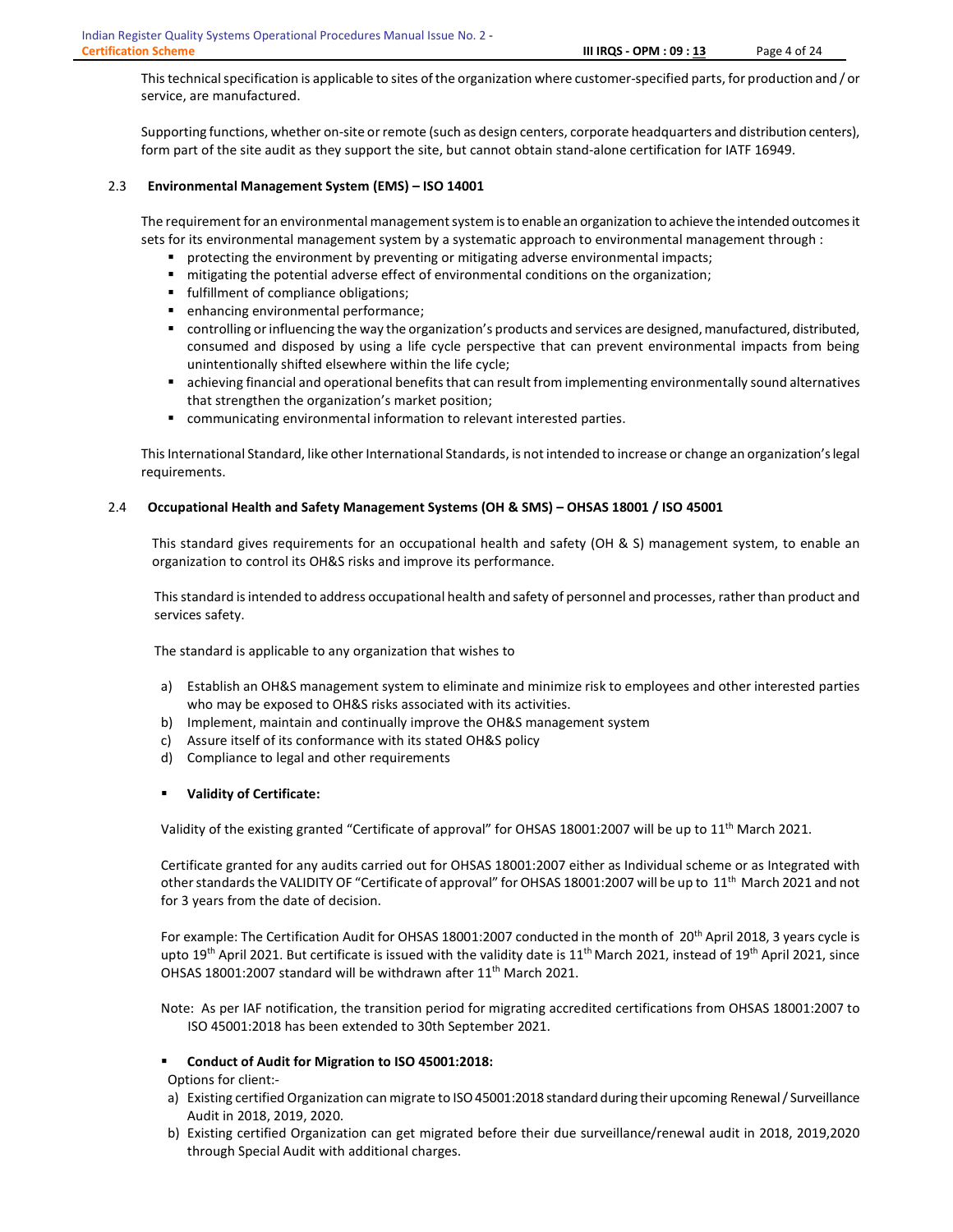#### Allocation of Mandays for Migration to ISO 45001:2018:

- During Surveillance Audit Surveillance audit Man-days plus additional One Man-day.
- $\triangleright$  During Re-certification audit Re-certification audit Man-days plus additional One Man-day.
- For New Client Man-days will be as per Contract Review : No additional Man-day to be added.

## IRQS Shall not accept any new clients for certification of OHSAS 18001:2007 Standard from 1st June 2020.

#### 2.5 Food Safety Management System (FSMS) - ISO 22000

Certification of an organization's FSMS is one of the means of providing assurance that the certified organization has implemented a system for the food safety management of its processes, activities, products and services in line with the organization's food safety policy and the requirements of ISO 22000.

It is applicable to all organizations, regardless of size, which are involved in any aspect of the food chain and want to implement systems that consistently provide safe products.

# Validity of Certificate :

Validity of the existing granted "Certificate of approval" for ISO 22000:2005 will be up to 18th June 2021.

Certificate granted for any audits carried out for ISO 22000:2005 either as Individual scheme or as Integrated with other standards the VALIDITY OF "Certificate of approval" for ISO 22000:2005 will be up to  $18<sup>th</sup>$  June 2021 and not for 3 years from the date of decision.

Note: As per IAF notification, the transition period for ISO 22000:2018 has been extended to six months more (up to 31 December 2021)

#### 2.6 Food Safety System Certification 22000

FSSC 22000 is the world's leading, independently managed, nonprofit food certification scheme for ISO 22000-based certification of food safety management systems. Acknowledged by GFSI for the manufacture and processing of foods and food packaging materials, FSSC 22000 retains the flexibility to add scopes in line with market demands.

#### 2.7 Information Security Management System (ISMS) - ISO 27001

An Information Security Management System (ISMS) is a systematic approach to managing sensitive company information so that it remains secure. It encompasses people, processes and IT systems.

Certification of an organization's ISMS ensures that the organization has a model for establishing, implementing, operating, reviewing, maintaining and improving the security of information including those of customer, held by the organization. The implemented ISMS ensure handling of overall business risks by implementation of security controls customized to the needs of the organization thus increasing the productivity of the people and enhancing corporate image.

#### 2.8 Energy Management System (EnMS) - ISO 50001

ISO 50001:2011 / ISO 50001:2018 specifies requirements for establishing, implementing, maintaining and improving an energy management system, whose purpose is to enable an organization to follow a systematic approach in achieving continual improvement of energy performance, including energy efficiency, energy use and consumption.

ISO 50001:2011 / ISO 50001:2018 specifies requirements applicable to energy use and consumption, including measurement, documentation and reporting, design and procurement practices for equipment, systems, processes and personnel that contribute to energy performance.

ISO 50001:2011 / ISO 50001:2018 applies to all variables affecting energy performance that can be monitored and influenced by the organization. ISO 50001:2011 does not prescribe specific performance criteria with respect to energy.

ISO 50001:2011 / ISO 50001:2018 has been designed to be used independently, but it can be aligned or integrated with other management systems.

ISO 50001:2011 / ISO 50001:2018 is applicable to any organization wishing to ensure that it conforms to its stated energy policy and wishing to demonstrate this to others, such conformity being confirmed either by means of self-evaluation and self-declaration of conformity, or by certification of the energy management system by an external organization.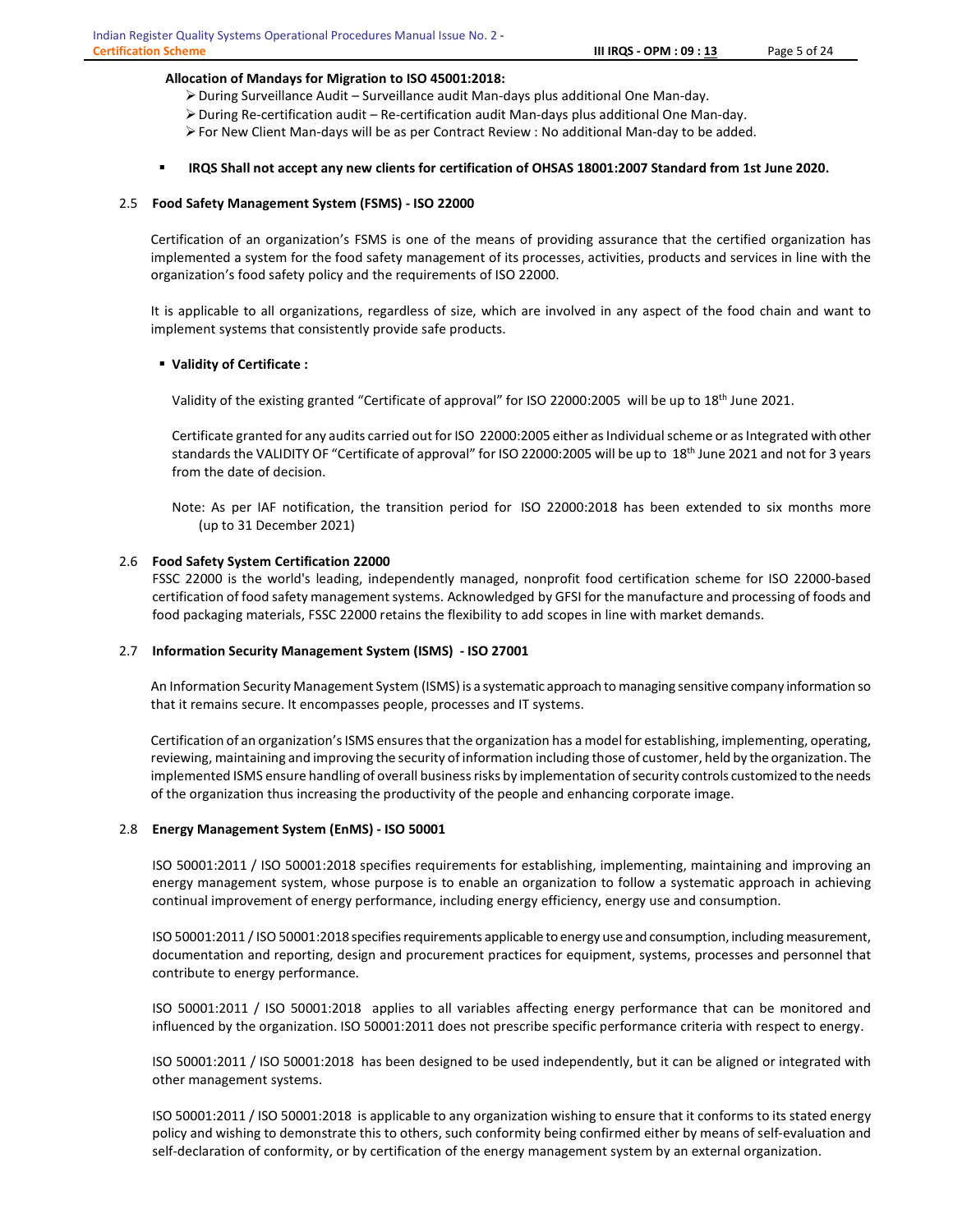#### Validity of Certificate :

Validity of the existing granted "Certificate of approval" for ISO 50001:2011 will be up to 20th August 2021.

Certificate granted for any audits carried out for ISO 50001:2011 either as Individual scheme or as Integrated with other standards the VALIDITY OF "Certificate of approval" for ISO 50001:2011 will be up to 20<sup>th</sup> August 2021 and not for 3 years from the date of decision.

 Note: As per IAF notification, the transition period for ISO 50001:2018 has been extended to six months (up to  $31<sup>st</sup>$  January 2022)

#### 2.9 Specification for security management systems for the supply chain – ISO 28000

Supply chain describes an overall process that results in goods being transported from the point of origin to final destination and includes the movement of the goods, the shipping data, and the associated processes as well as the series of dynamic relationships. It involves many entities such as producers of the goods, logistics management firms, consolidators, truckers, railroads, air carriers, marine terminal operators, ocean carriers, cargo/mode/customs agents, financial and information services, and buyers of the goods being shipped.

ISO 28000:2007 outlines the requirements to enable an organization to establish, implement, maintain and improve a security management system, including those aspects critical to security assurance of the supply chain. These aspects include, but are not limited to, financing, manufacturing, information management and the facilities for packing, storing and transferring goods between modes of transport and locations.

#### Security clearance:

An independent agency be appointed by IRQS for vetting candidate as security auditors and carrying out the Background checks of all auditors involved in "Security Management System for Supply Chain" management system certification audits.

The reports of independency agency would be used for qualification of "Security Management System for Supply Chain" management system certification audits.

 The reports of independent agency upon request shall be shared with organizations applying for "Security Management System for Supply Chain" management system certification or audit, and other relevant stakeholder organizations associated with "Security Management System for Supply Chain" management system certification or audit.

#### 2.10 Ship Recycling Management System (SRMS) ISO 30000

ISO/PAS 30000:2009 specifies requirements for a management system to enable a ship recycling facility to develop and implement procedures, policies and objectives in order to be able to undertake safe and environmentally sound ship recycling operations in accordance with national and international standards. The management system requirements take into account the relevant legal requirements, safety standards and environmental elements that the ship recycling facility needs to identify and comply with in order to carry out safe and environmentally sound ship recycling.

ISO/PAS 30000:2009 applies to the entire process: accepting a ship for recycling by the facility; assessing the hazards onboard the ship; identifying and complying with any applicable notification and import requirements for ships to be recycled; carrying out the recycling process in a safe and environmentally sound manner; conducting required training; ensuring the availability of social amenities (e.g. first aid, health checks, food and beverages); storage and processing of materials and wastes from the ship; waste stream and recycling stream management, including contractual agreements; and documentation controls for the process, including any applicable notification of the final disposal of the vessel.

#### 2.11 Ayush Scheme :

The Ayush products are regulated under the Drugs and Cosmetics Act, 1940 by the Drugs Controller General of India through the State Governments. The Department of AYUSH has been exploring the possibility of introducing a voluntary product certification scheme for selected AYUSH products to enhance consumer confidence. The matter was discussed in a series of meetings taken by the Secretary (AYUSH) beginning 24 Dec 2008 and the Quality Council of India (QCI) offered to develop a concept paper on the subject.

The Scheme is based on a criteria for certification. It has two levels:

a. Ayush Standard Mark which is based on compliance to the domestic regulatory requirements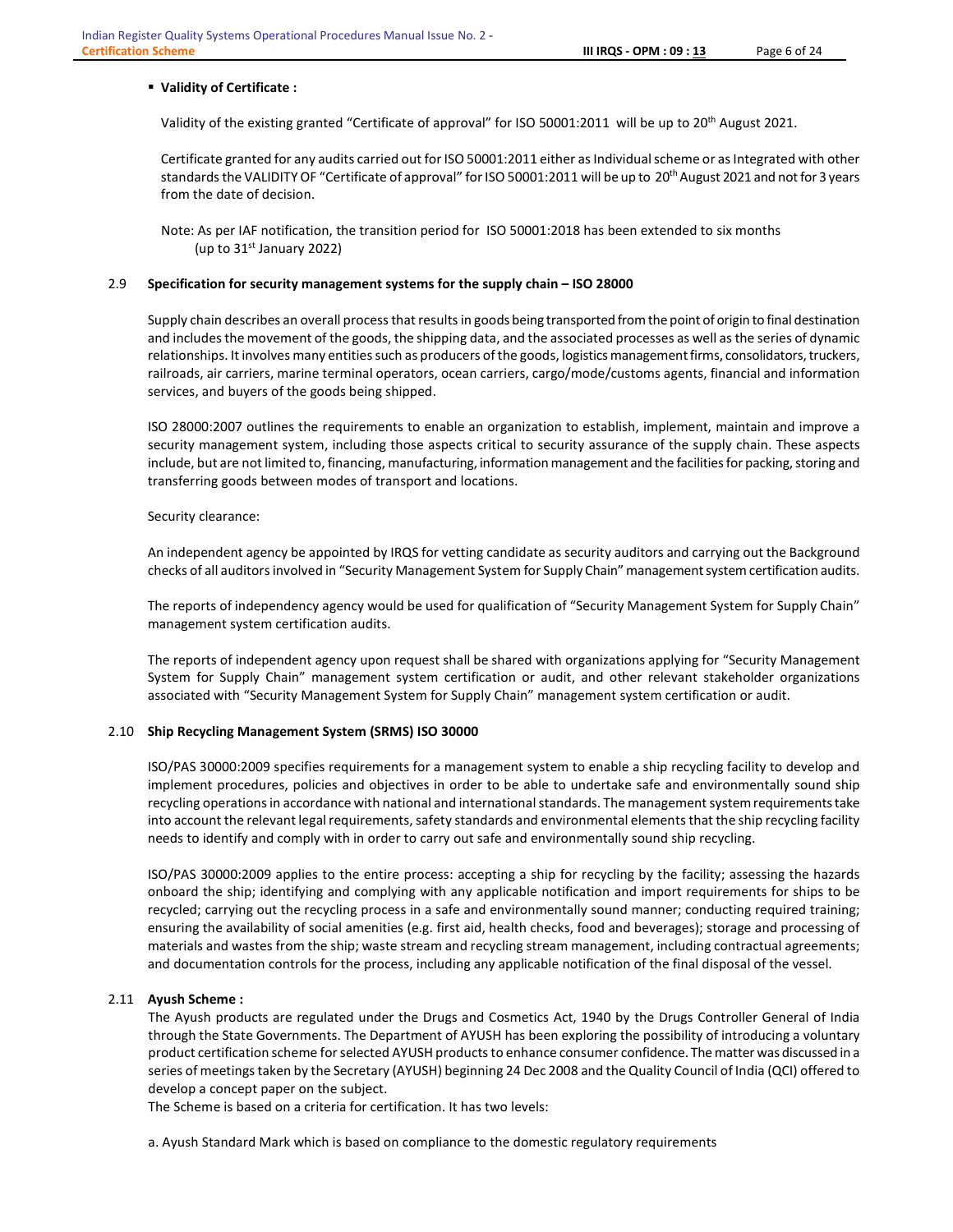b. Ayush Premium Mark which is based on GMP requirements based on WHO Guidelines and product requirements with flexibility to certify against any overseas regulation provided these are stricter than the former criteria.

Under this scheme, each manufacturing unit would obtain a certification for its products from a approved certification body (CB) which is accredited to appropriate international standards by the National Accreditation Board For Certification Bodies (NABCB) and will be under regular surveillance of the certification body.

# 2.12 Medical Devices (ISO 13485)

A medical device is any device intended to be used for medical purposes. Thus, what differentiates a medical device from an everyday device is its intended use. Medical devices benefit patients by helping health care providers diagnose and treat patients and helping patients overcome sickness or disease, improving their quality of life. Significant potential for hazards are inherent when using a device for medical purposes and thus medical devices must be proved safe and effective with reasonable assurance before regulating governments allow marketing of the device in their country. As a general rule, as the associated risk of the device increases the amount of testing required to establish safety and efficacy also increases. Further, as associated risk increases the potential benefit to the patient must also increase.

ISO 13485 international standard for medical devices quality management systems (QMS). Medical devices can be simple or complex, but all of these can benefit from being designed and manufactured under ISO 13485 which is the most widely used medical device QMS standard. It is required in Europe, Canada and many other countries for most devices. In the US the FDA Quality System Regulation (QS Reg.), also known as the cGMP, is required. Although the QS Reg. is structured very differently than ISO 13485, they have no conflicting requirements.

ISO 13485 is a regulatory standard whose focus is meeting customer requirements, including regulatory requirements, and maintaining the effectiveness of the QMS.

 ISO 13485 follows the process approach introduced in QMS. The process approach treats the QMS as a set of interrelated processes covering not only the manufacture of a product or provision of a service, but also management processes and support processes. A "process" is something that transforms a collection of inputs into outputs. Inputs consist of everything needed to accomplish this transformation. For manufacturing a device these this might included such things as raw materials, manufacturing supplies, work benches, cleaning materials, tools, and equipment, the building, people, written instructions, assembly drawings, comparison samples, and workmanship standards. The output of the process, that is the transformation of these inputs, produces the finished part, records about what was done by who, and information about how the transformation was accomplished, such as time to complete or production yield. Unwanted outputs might include scrap parts and wasted material. For non-manufacturing processes, for example Document Control, inputs might include Document Control procedure, change request, people, equipment (copy machine, computer, scanner), document control center, and the outputs would included controlled documents, controlled copies, and process statistics.

#### 2.13 ISO 21001:2018 Educational organizations — Management systems for educational organizations

ISO 21001 provides a common management tool for organizations providing educational products and services capable of meeting the needs and requirements of learners and other customers. It is a stand-alone management system standard, aligned with other ISO management system standards (such as ISO 9001, ISO 14001, etc.) through the application of the high level structure. ISO 21001 focuses on the specific interaction between an educational organization, the learner, customers and other relevant interested parties.

It specifies requirements for an Educational Organization Management System (EOMS) when such an organization:

• Needs to demonstrate its ability to consistently provide, share and facilitate the construction of knowledge while conforming with applicable statutory and regulatory requirements

• Aims to enhance the satisfaction of learners, other customers and personnel through the effective application of its EOMS, including processes for improvement of the system

All requirements of ISO 21001 are generic and intended to be applicable to educational organizations that provide, share and facilitate the construction of knowledge through teaching, training or research, regardless of type, size and the product and service provided. The standard therefore applies to the management system of any organization utilizing a curriculum to provide, share and transfer knowledge.

The potential benefits to an organization of implementing an EOMS based on this International Standard are:

• Better alignment of objectives and activities with policy • Enhanced social responsibility by providing inclusive and equitable quality education for all • More personalized learning and effective response to all learners, in particular those with special education needs and distance learners • Consistent processes and evaluation tools to demonstrate and increase effectiveness and efficiency • Increased credibility of the educational organization • Ability to demonstrate commitment to effective quality management practices • Development of a culture for organizational improvement • Harmonization of regional, national, open and proprietary standards within an international framework • Widened participation of interested parties • Stimulation of excellence and innovation.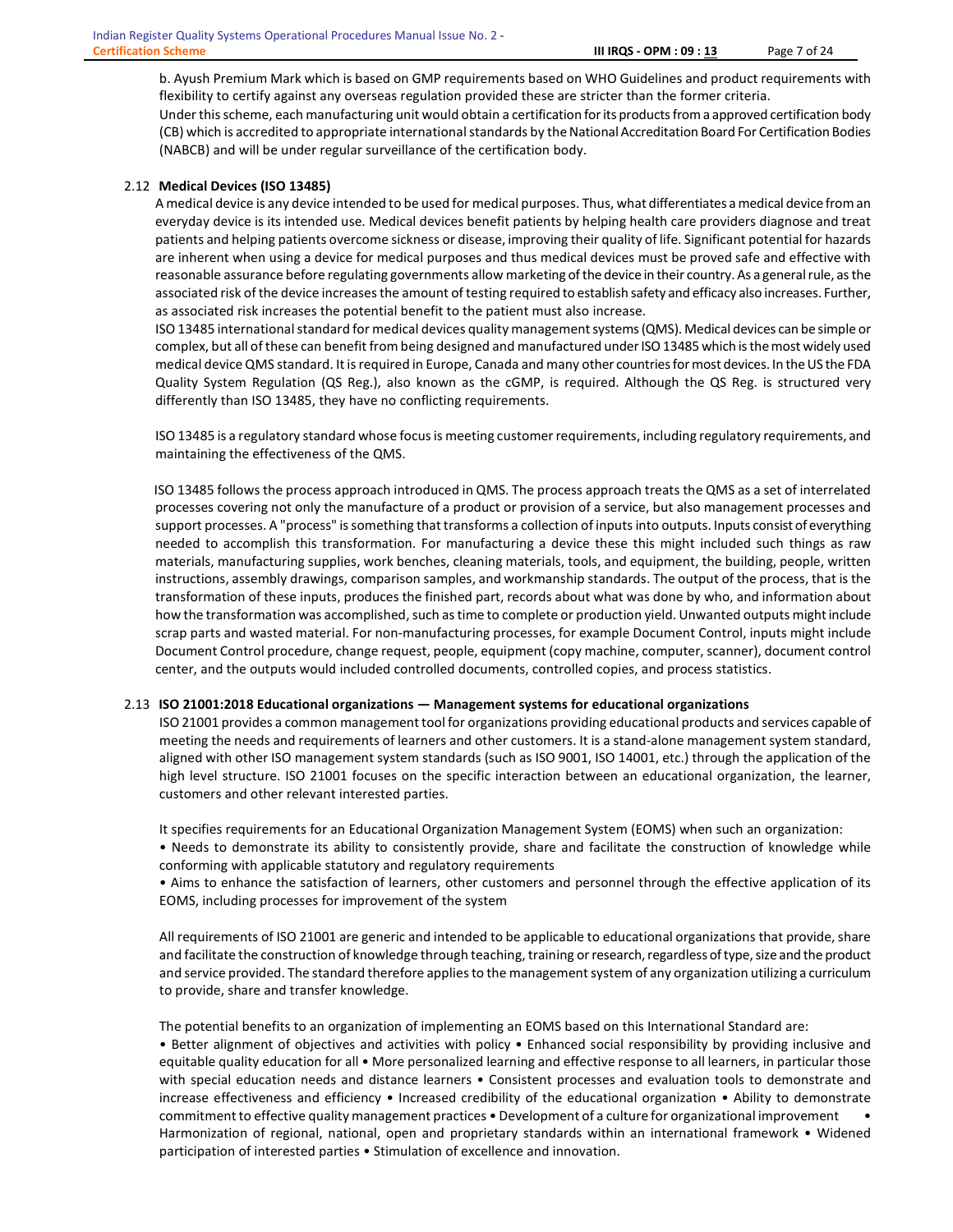# 2.14 Remotely Piloted Aircraft Systems (RPAS)

Drones are technology platforms with wide-ranging applications, from photography to agriculture, from infrastructure asset maintenance to insurance. Drones can vary in size from very small to those that can carry a high payload. The Ministry of Civil Aviation, Government of India, has been working to establish a world leading drone ecosystem in India, which will create the physical and digital infrastructure to support safe, efficient and secure access to the Indian airspace by millions of UAVs.

The advent of Drone Regulations 1.0 has indeed made it possible to establish a global standard on drone regulations that would permit, with appropriate safeguards, the commercial application of various drone technologies. The Directorate General of Civil Aviation has issued the Civil Aviation Requirements (CAR) to ensure airworthiness and seamlessly operate privately owned Remotely Piloted Aircraft System (RPAS) for civil purposes.

Instead of simply digitizing a paper-based process for registering and operating drones, India has formulated the Digital Sky Platform with an all-digital process. This is a national, first-ofits-kind, unmanned traffic management (UTM) platform which implements a "no permission, no take-off" (NPNT) framework. The users are required to complete a one-time registration for their drones, pilots and owners. For every flight that a user wishes to embark on (exempted for the nano category), they request permission to fly online and if found acceptable, a digital permit is given online. To prevent unauthorized flights and to ensure public safety, any drone without a digital permit to fly cannot take-off. The compliance to No permission no takes off is ensured through Registered Flight Module which allows RPAS to arm for flight only if a valid digital permit is fed to the RPAS.

Certification Scheme Process for RPAS available on website:www.irqs.co.in

# 3. Certification (Registration) of Management Systems

#### 3.1. Application

Organization, intending to obtain management system certification from IRQS, to fill up the questionnaire, indicating the scope of assessment (refer para 1.4) along with other details :

- the specific certification scheme, including its name and the address(es) of its site(s), its processes and operations, human and technical resources, functions, relationships and any relevant legal obligations;
- identification of outsourced processes used by the organization that will affect conformity to requirements;
- the standards or other requirements for which the applicant organization is seeking certification;
- whether consultancy relating to the management system to be certified has been provided and, if so, by whom

An offer is made to the organization based on required man days calculated as per the details provided in the questionnaire and after ensuring that the declared scope of assessment is within the authorization of IRQS's scope (refer para 1.3) of accreditation.

#### 3.2. Submission of Documents

Upon acceptance of IRQS offer the Organization submits the 'Order Acceptance, Agreement Including Terms & Conditions Form indicating the scope of assessment (refer para 1.4) acknowledgement. If accepted / approval is provided by Email along with the documentation establishing the relevant management system, for review by IRQS auditors.

For Public Sector Unit i.e. PSU, which usually form a client base involved in tendering process, the issuance of Work Order / Purchase Order by these PSU's are considered equivalent document for Order Acceptance & deemed acceptance of the Terms & Conditions specified in Clause 4 of this document.

In such cases details of certification requirements shall be provided through the document 'Certification Scheme'.

# 3.3. Assessment of Documents

The assessment of the documents may be done prior to the scheduled Stage I audit or during the Stage I audit. The adequacy of the management system documentation with respect to implementation is reviewed during the assessment and if found deficient appropriate comments are communicated to the auditee through Stage I report.

The details of audit plan/schedule are planned and these are submitted to the Organization.

#### 3.4. Certification Assessment for the Management Systems is carried out in 2 stages.

- a) Stage I
- b) Stage II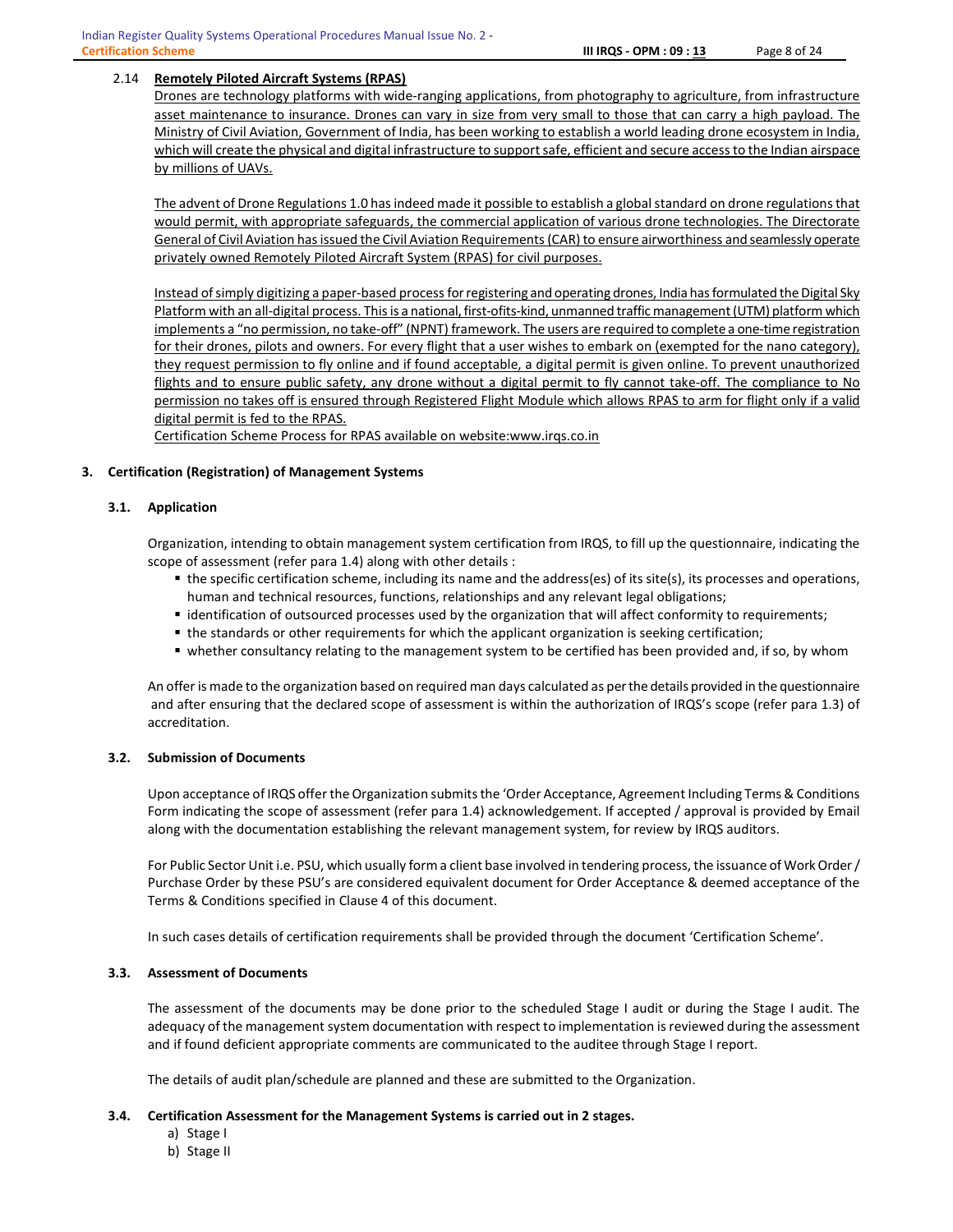The activities of each are described as below:

- a) Stage I The stage 1 audit shall be performed on-site to
	- 1. review the client's management system documented information
	- 2. evaluate the client's location and site-specific conditions and to undertake discussions with the client's personnel to determine the preparedness for the stage 2 audit;
	- 3. review the client's status and understanding regarding requirements of the standard, in particular with respect to the identification of key performance or significant aspects, processes, objectives and operation of the management system;
	- 4. Obtain necessary information regarding the scope of the management system,
		- The client's Site(s)
		- **Processes and equipment used**
		- Level of controls established (particularly in case of multi-site clients)
		- **Applicable statutory and regulatory requirements and compliance (e.g. quality, environmental, legal** aspects of the client's operation, associated risks, etc.);
	- 5. review the allocation of resources for stage 2 audit and agree the details of Stage 2 audit with the client.
	- 6. Level of maturity, in case integrated management system
	- 7. provide a focus for planning the stage 2 audit by gaining a sufficient understanding of the client's management system and site operations in the context of the management system standard or other normative document.
	- 8. Evaluate if the internal audits and management review are being planned and performed, and that the level of implementation of the management system substantiates that the client is ready for the stage 2 audit.

\*Stage 1 audit shall be carried out at the client's premises in order to achieve the objectives stated above.

- 9. Documented conclusions/findings with regard to fulfillment of the stage 1 audit objectives and the readiness for the stage 2 shall be communicated to the client, including identification of any areas of concern that could be classified as nonconformity during the stage 2 audit.
- 10. In determining the interval between stage 1 and stage 2 audits, consideration shall be given to the needs of the client to resolve areas of concern identified during stage 1 Audit. IRQS may also need to revise its arrangements for stage 2.

The client has to submit the action taken report for areas of concern identified during the stage 1 audit. On the receipt & acceptance of the action taken report, Stage 2 audit can be planned.

If any significant changes which would impact the management system occur, the IRQS shall consider the need to repeat all or part of stage 1. The client shall be informed that the results of stage 1 may lead to postponement or cancellation of stage 2.

# b) Stage II – Audit

The purpose of the stage 2 audit is to evaluate the implementation, including effectiveness, of the client's management system. The stage 2 audit shall take place at the site(s) of the client. It shall include the auditing at least the following:

- 1. information and evidence about conformity to all requirements of the applicable management system standard or other normative document;
- 2. performance monitoring, measuring, reporting and reviewing against key performance objectives and targets (consistent with the expectations in the applicable management system standard or other normative document);
- 3. the client's management system and performance regarding meeting of applicable, statutory, regulatory and contractual requirements.
- 4. operational control of the client's processes;
- 5. internal auditing and management review;
- 6. management responsibility for the client's policies;
- 7. links between the normative requirements, policy, performance objectives and targets (consistent with the expectations in the applicable management system standard or other normative document), any applicable legal requirements, responsibilities, competence of personnel, operations, procedures, performance data and internal audit findings and conclusions.
- 8. IRQS has a policy, shall conduct Stage II audit within 90 days from the last date of the stage I audit. In exceptional cases on a case to case basis Divisional Head-IRQS, Nominated Representative or Head-Operations may approve for extension upto maximum 180 Days. Beyond which Stage 1 shall be repeated.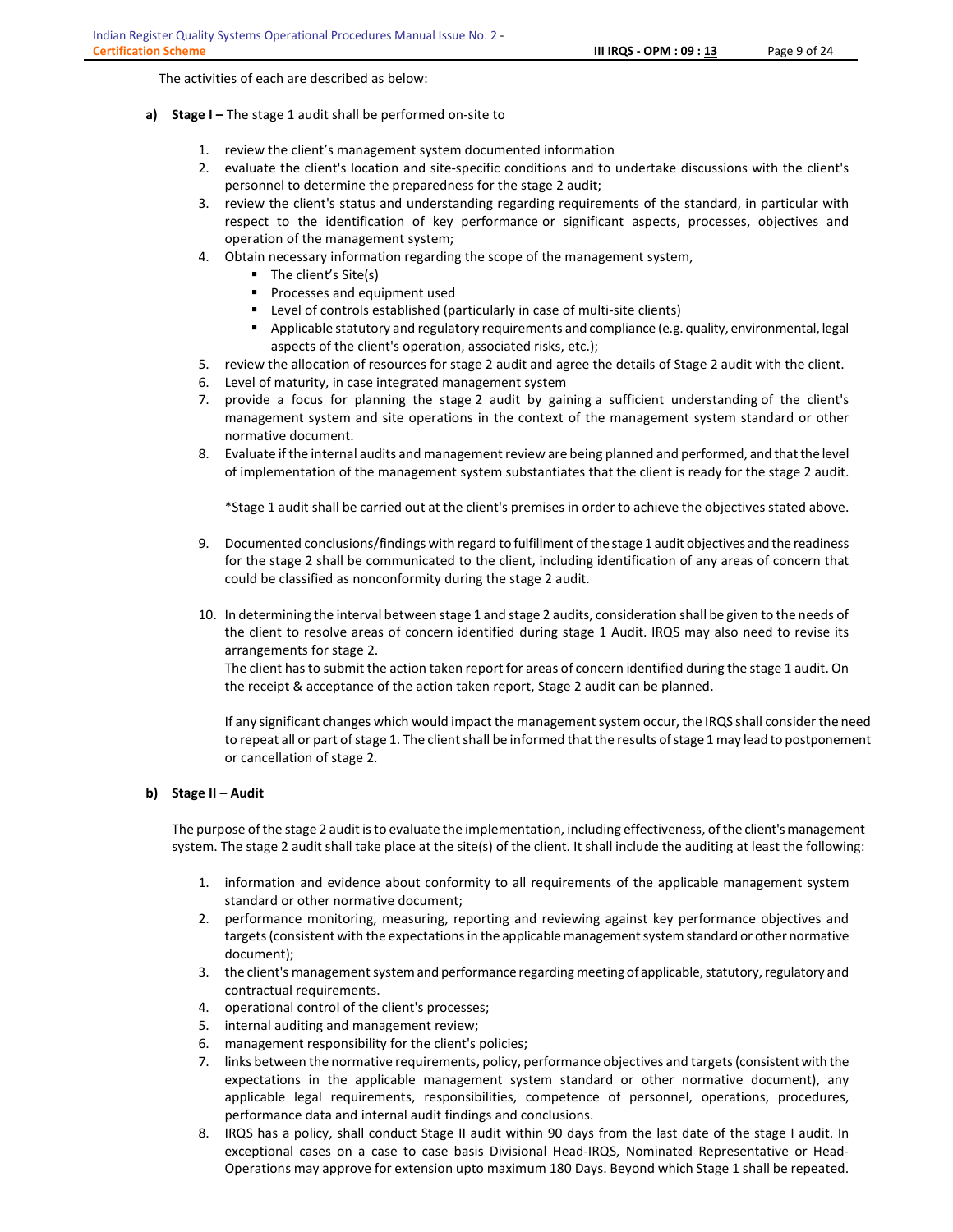### 3.5. Outcome of certification audit (Initial/ Renewal):

The outcome of a certification audit or renewal audit is decided based on the audit findings including nature of nonconformities noted during the audit.

There are four possible outcomes:

- a) Recommendation for certification
- b) Recommendation for certification subject to corrective actions being implemented satisfactorily and / or effectively
- c) If grant the certificate is recommended under conditions / observations & if IRQS is not able to verify the implementation of corrections and corrective actions of any major nonconformity within 6 months after the last day of stage 2, the IRQS shall conduct another stage 2 prior to recommending certification.
- d) Follow-up limited audit / full re-audit
- e) For (c) and (d) above, additional fee and expenses will be charged

Note: The certificate cannot be recommended in case of any unresolved non-conformities identified during the audit.

#### 3.6. Non – Conformity

Non- conformities shall be categorized by the auditors into Major and Minor.

Characteristics of a major nonconformity are:

- i. The absence of a documented procedure to address a requirement of the applicable audit criteria, when required.
- ii. An extensive breakdown or the absence of evidence of effective implementation of a process and/or documented procedure required by the applicable audit criteria.
- iii. An inability to demonstrate compliance with a technical claim relative to matters affecting product/service quality.
- iv. The absence of, or total systemic breakdown of, a management system element specified in the applicable audit criteria; or any nonconformity where the effect is judged to be detrimental to the integrity of the product, processes, or service.
- v. The absence of, or failure to implement and maintain, one or more management system requirements; or a situation which would, on the basis of objective evidence, raise significant doubt as to the capability of the management system to achieve its policy and objectives.
- vi. A number of minor nonconformities against any one requirement of the audit criteria represents a total breakdown of a system and therefore could collectively represent a major noncompliance. (Note: This condition usually represents 4 or more nonconformities.)

Characteristics of a minor nonconformity are:

i. A failure to fully satisfy a requirement of the audit criteria with a documented procedure, when required.

```
ii. A breakdown in the effective implementation of a documented procedure in isolated incidents.
```
iii.

| <b>Timelines for NC Submission and closure</b> |                                        |                                                                  |  |  |  |
|------------------------------------------------|----------------------------------------|------------------------------------------------------------------|--|--|--|
| <b>Particulars</b>                             | <b>Major NC</b>                        | <b>Minor NC</b>                                                  |  |  |  |
| Submission of Corrective Action                | 30 days                                | 60 days                                                          |  |  |  |
| Acceptance of Corrective Action by IRQS        | 60 days                                | 90 days                                                          |  |  |  |
| Verification & Closure                         | Subsequent visit within                | Based on documentary evidence(s) under                           |  |  |  |
|                                                | 60 days                                | exceptional cases                                                |  |  |  |
|                                                | Based on documentary                   | Subsequent visit                                                 |  |  |  |
|                                                | evidence(s) under                      | If required within 90 Days - decided<br>$\overline{\phantom{0}}$ |  |  |  |
|                                                | exceptional cases                      | based on the nature & no. of Non-                                |  |  |  |
|                                                |                                        | conformity(ies)                                                  |  |  |  |
| NC during Recertification                      | Closure before Certificate expiry date |                                                                  |  |  |  |

Note: Under exceptional circumstances, the timeline can be extended by Decision Making personnel in consultation with Team Leader.

#### 3.7. Surveillance Audit: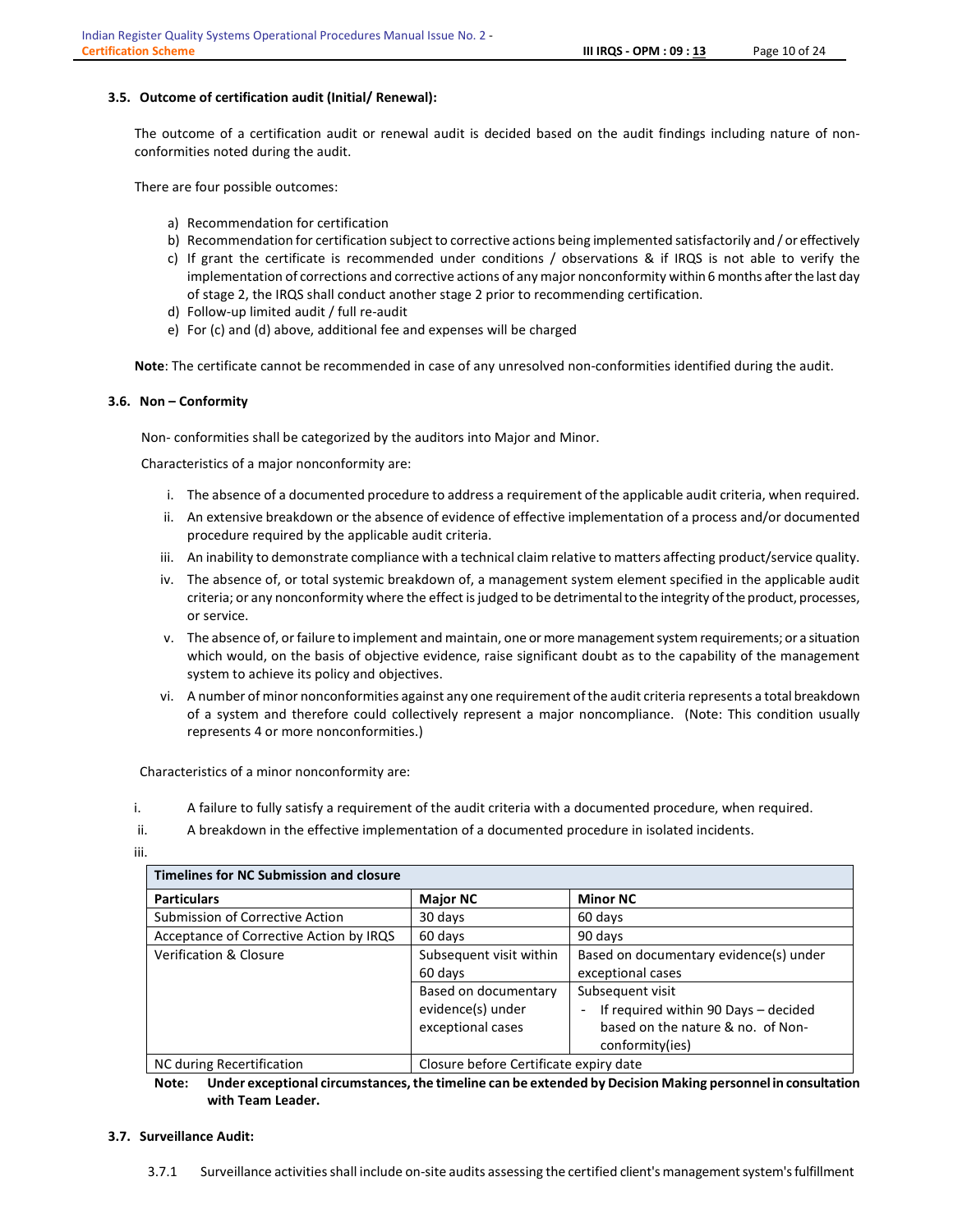of specified requirements with respect to the standard to which the certification is granted. Other surveillance

- activities may include
	- a) enquiries from the certification body to the certified client on aspects of certification,
	- b) reviewing any client's statements with respect to its operations (e.g. promotional material, website),
	- c) requests to the client to provide documents and records (on paper or electronic media), and
	- d) other means of monitoring the certified client's performance.

3.7.2 Surveillance audits are on-site audits, but are not necessarily full system audits, and shall be planned together with the other surveillance activities so that the certification body can maintain confidence that the certified management system continues to fulfill requirements between recertification audits. The surveillance audit programme shall include, at least

- a) internal audits and management review,
- b) a review of actions taken on nonconformities identified during the previous audit,
- c) complaint handling
- d) effectiveness of the management system with regard to achieving the certified client's objectives and the intended results of the respective management system(s)
- e) progress of planned activities aimed at continual improvement,
- f) continuing operational control,
- g) review of any changes, and
- h) use of marks and/or any other reference to certification.
- 3.7.3 Surveillance audits shall be conducted at least once a year.

The date of the first surveillance audit following initial certification shall not be more than 12 months from the certification decision date of Stage 2 / Recertification audit.

Annual second surveillance audits shall be completed within 21-25 months from certification decision date of Stage 2 / Recertification audit.

[NOTE: If organization has opted & agreed upon for more than 2 Surveillance Audits then the Surveillance Audits shall be planned & conducted as per Contract Review.]

# 3.8. Recertification:

# 3.8.1 Recertification audit planning

- 3.8.1.1 The purpose of the recertification audit is to confirm the continued conformity and effectiveness of the management system as a whole, and its continued relevance and applicability for the scope of certification. A recertification audit shall be planned and conducted to evaluate the continued fulfillment of all of the requirements of the relevant management system standard or other normative document. This shall be planned and conducted in due time to enable for timely renewal before the certificate expiry date.
- 3.8.1.2 The recertification activity shall include the review of previous surveillance audit reports and consider the performance of the management system over the most recent certification cycle.
- 3.8.1.3 Recertification audit activities may need to have a stage 1 audit in situations where there have been significant changes to the management system, the client, or the context in which the management system is operating (e.g. changes to legislation).

If such changes can occur, any time during the certification cycle and then IRQS might to perform a special audit, which might or might not be a two-stage audit.

#### 3.8.2 Recertification audit

- 3.8.2.1 The recertification audit shall include an on-site audit that addresses the following:
	- a) the effectiveness of the management system in its entirety in the light of internal and external changes and its continued relevance and applicability to the scope of certification;
	- b) demonstrated commitment to maintain the effectiveness and improvement of the management system in order to enhance overall performance;
	- c) the effectiveness of the management system with regard to achieving the certified client's objectives and the intended results of the respective management system (s).
- 3.8.2.2 For any major nonconformity, the IRQS shall define time limits for correction and corrective actions. These actions shall be implemented and verified prior to the expiration of certification.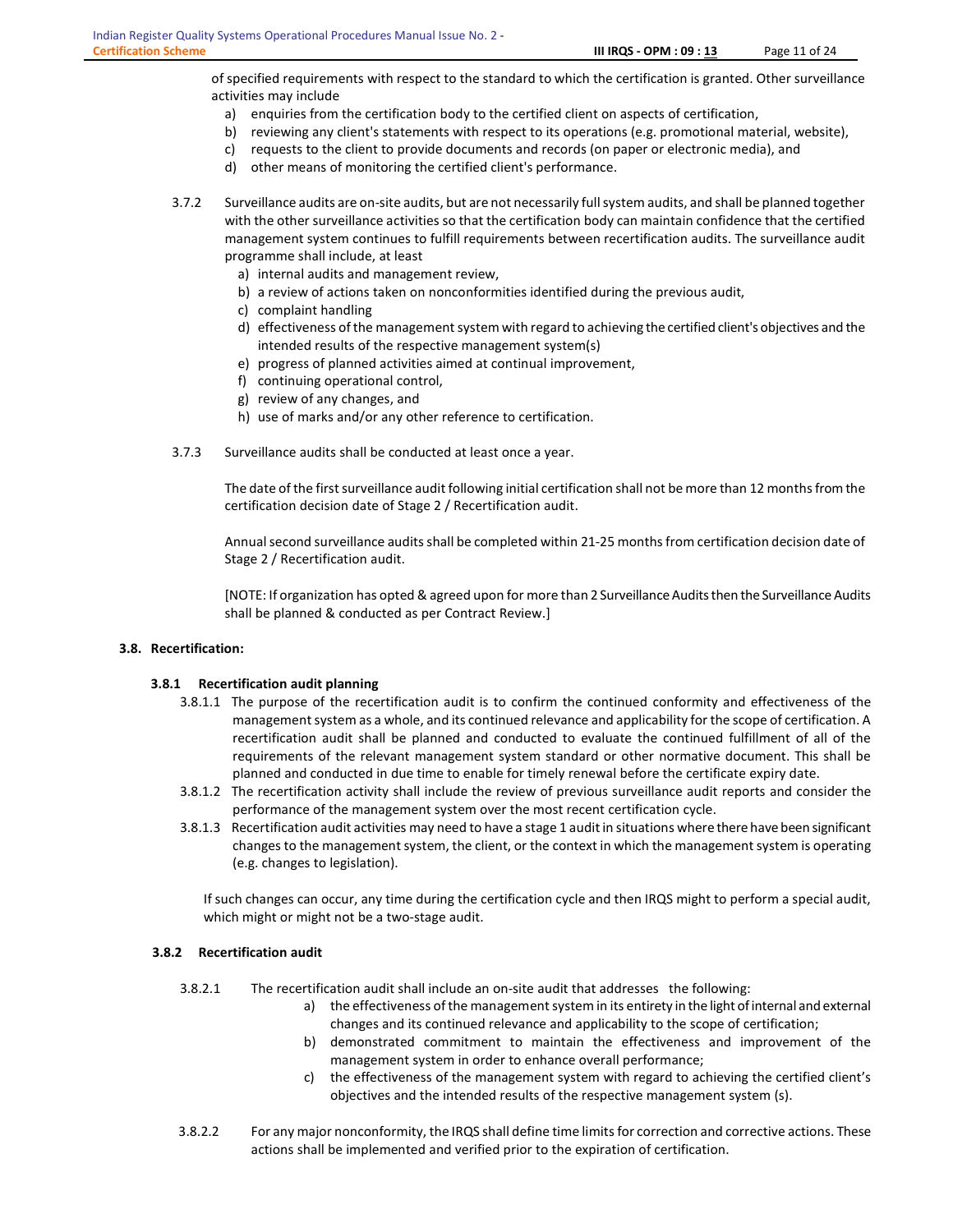- 3.8.2.3 When recertification activities are successfully completed prior to the expiry date of the existing certification, the expiry date of the new certification shall be based on the expiry date of the existing certification. The issue date on a new certificate shall be on or after the recertification decision.
- 3.8.2.4 If the IRQS has not completed the recertification audit or the certification body is unable to verify the implementation of corrections and corrective actions for any major nonconformity prior to the expiry date of the certification, then recertification shall not be recommended and the validity of the certification shall not be extended. The client shall be informed and the consequences shall be explained.
- 3.8.2.5 Following expiration of certification, IRQS shall restore certification within 6 months provided that the outstanding recertification activities are completed, otherwise at least a stage 2 shall be conducted. The effective date on the certificate shall be on or after the recertification decision and the expiry date shall be based on prior certification cycle.

# 3.9. Special audits

# i. Expanding Scope

IRQS shall, in response to an application for expanding to the scope of a certification already granted, undertake a review of the application and determine any audit activities necessary to decide whether or not the extension may be granted. This may be conducted in conjunction with a surveillance audit.

# ii. Short-notice audits

It may be necessary for the IRQS to conduct audits of certified clients at short notice to investigate complaints, or in case of major incidents or incidents resulting in fatality or in response to changes, or as follow up on suspended clients. In such cases

- a. IRQS shall describe and make known in advance to the certified clients the conditions under which these short notice visits are to be conducted, and
- b. IRQS shall exercise additional care in the assignment of the audit team because of the lack of opportunity for the client to object to audit team members.

# iii. Suspending, withdrawing or reducing the scope of certification

IRQS has a policy and documented procedure(s) for suspension, withdrawal or reduction of the scope of certification, and shall specify the subsequent actions by the certification body.

IRQS shall suspend certification in cases when, for example,

- a. the client's certified management system has persistently or seriously failed to meet certification requirements, including requirements for the effectiveness of the management system,
- b. the certified client does not allow surveillance or recertification audits to be conducted at the required frequencies,
- c. in case of major incidents or incidents resulting in fatality
- d. the certified client has voluntarily requested a suspension.
- e. In case, if absence of objective evidence for all activities of Scope of certification", on a case to case basis conditional grant of certification or reduction of scope will be undertaken in consensus with Operations-Head/Head-IRQS (Top management).

Under suspension, the client's management system certification is temporarily invalid. In case of suspension the client refrains from further promotion of its certification. IRQS shall make the suspended status of the certification publicly accessible on request and shall take any other measures it deems appropriate.

Failure to resolve the issues that have resulted in the suspension in a time established by IRQS shall result in withdrawal or reduction of the scope of certification. The suspension would not exceed 6 months.

IRQS shall reduce the client's scope of certification to exclude the parts not meeting the requirements, when the client has persistently or seriously failed to meet the certification requirements for those parts of the scope of certification. Any such reduction shall be in line with the requirements of the standard used for certification.

IRQS shall make the status of the certification about suspending, withdrawing or reducing the scope of certification, publicly accessible on request and shall take any other measures it deems appropriate.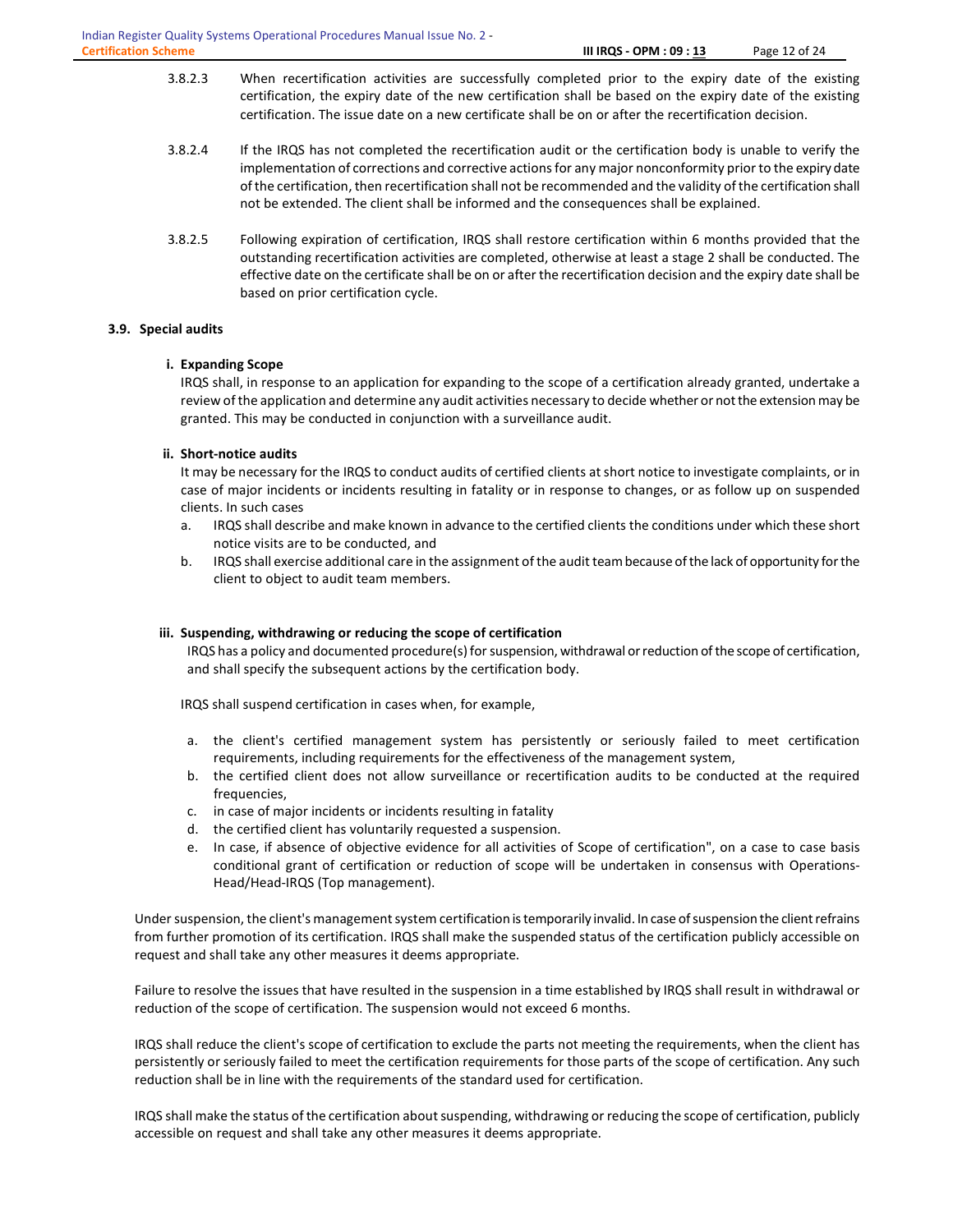#### 3.10.Documents Issued to the Organization:

#### Stage I Audit:

- Audit plan/schedule
- Stage I audit report
- Invoice

# Stage II / Renewal / Surveillance Audit:

- Audit plan / schedule
- Audit report
- **Non-conformity report**
- Invoice

On decision for grant of certificate of Approval, certificate is issued from Head Office along with covering letter and the logo artwork with Usage of Mark / Logo guidelines.

# 3.11. For current extra ordinary situation COVID -19 for Remote auditing will be under taken.

#### 4.A. General Terms and Conditions as mentioned in IV IRQS:FORM:15

#### 1.0 Responsibility of IRQS

It is the responsibility of IRQS to provide Assessment and Certification in accordance with the current issue of IRQS Document "Certification Scheme". Please note that in meeting its Policy of continual improvement of service, IRQS reserves the right to modify the contents of "Certification Scheme".

# 2.0 Responsibility of Auditee Organization

- 2.1 It is the responsibility of the organisation to provide IRQS with all documents, information, facilities and changes as, when it takes place and undertake the audit as per the determined mandays to enable IRQS to provide the services under these terms and conditions.
- 2.2 It is the responsibility of the organisation to provide accreditation bodies of IRQS with all documents, information and visits as necessary to enable verification of audits carried out by IRQS.
- 2.3 It is the responsibility of Client Organization to visit IRCLASS/IRQS website www.irqs.co.in on the updation of the Certification Scheme.
- 2.4 Based on concerns noticed during the office assessment / market feedback / complaints Director, NABCB may decide to arrange visits to certified organizations. IRQS shall, in their contract with their clients provide for such visits. IRQS shall be informed of any such validation visits and may join the NABCB assessor on such visits if required. IRQS would be informed of the duration of such visits and the information planned to be collected. For the present NABCB would bear the cost related to such validation visits.
- 2.5 IRQS may opt for such validation visits in lieu of witnessing on their own. In such cases the number of validation visits required, duration and charges to be levied would be communicated to the IRQS by NABCB secretariat in advance for acceptance. Selection of samples would be done by NABCB Secretariat.
- 2.6 If Accreditation Bodies or IRQS identified the Organization for Witness assessment along with the accreditation or otherwise or independently by accreditation body, client organization shall offer themselves for the witness. In case client organization refuses to undertake these witness assessments, in such cases the granted certificate "Certificate of Approval" shall be withdrawn with immediate effect.
- 2.4Independently from the involvement of the competent regulatory authority, if necessary IRQS may conduct a special audit in case of a serious incident related to occupational health and safety, for example, a serious accident, or a serious breach of regulation, in order to investigate if the management system has not been compromised and did function effectively. IRQS shall document the outcome of its investigation.
- 2.5Information on incidents such as a serious accident, or a serious breach of regulation necessitating the involvement of the competent regulatory authority, provided by the certified client or directly gathered by the audit team during the special audit, shall provide grounds for IRQS to decide on the actions to be taken, including a suspension or withdrawal of the certification, in cases where it can be demonstrated that the system seriously failed to meet the OH&S certification requirements.
- 2.6It is the responsibility of the organization to ensure the safety of IRQS team during the audit process onsite. To provide relevant PPE's including Safety Shoes, Hard hat (Helmet), Respiratory protective equipment, any other relevant PPE's as applicable & identified by the organization to prevent injury and ill health.
- 2.7 For Medical Devices : The certified client has no objection in authorizing the release of the Audit report information to the regulator that recognizes ISO 13485.

#### 3.0Fees & Expenses

3.1 For agreements under Tender Documents: All terms & conditions will be applicable as per agreed tender documents.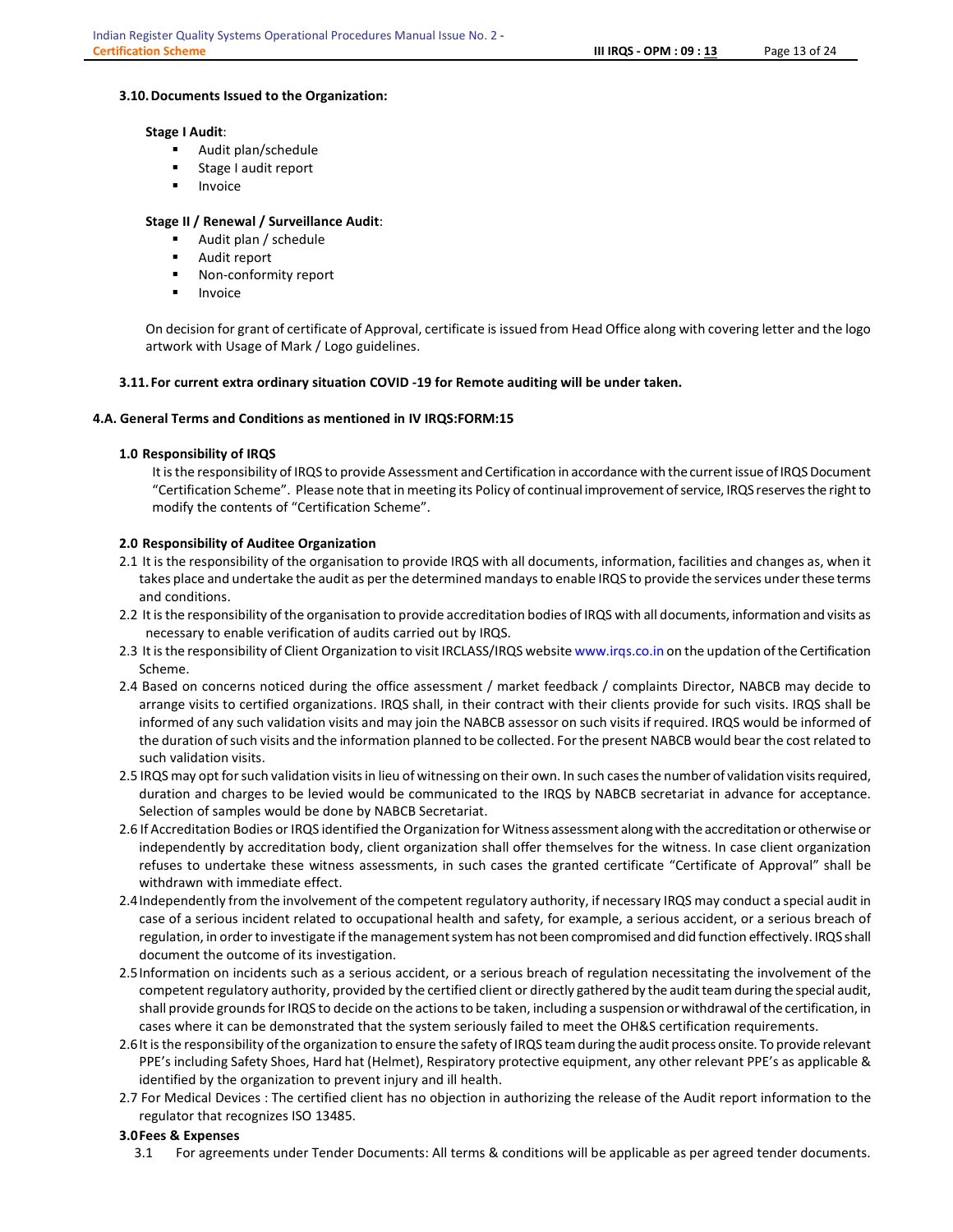- 3.2 The fees payable and terms of payment are as detailed in IRQS letter enclosing the quotation to the organisation. The basic charges for services requested are based on the assumption that the information supplied by the organisation was accurate and complete.
- 3.3 Repeat Stage 1, Follow-up audit Full or Part (Stage 2, Re-certification, Surveillance) Special Audit (Expanding scope of certification already granted, Short notice audit or unannounced to investigate complaints or in response to changes or follow-up for revocation of suspension.
- 3.4 All the repeat stage 1, follow-up & special audit will be charged as per prevalent fees applicable at that time.
- 3.5 Travel and Incidental Expenses All fees are exclusive of travel and incidental expenses which will be charged extra at actuals.
- 3.6 Postponement (Recovery of Administrative Costs) : In case a scheduled audit is postpone, at the behest of the auditee, an amount of 10% of the total Audit and Certification fee, shall be charged – for each of such alterations – towards Administrative charges.
- 3.7 Cancellation (Recovery of Administrative Costs) : The application fees/administrative charges as mentioned in Annexue-1 of our quotation for Certification Services, shall be payable in advance, prior to scheduling of the audit. In case of cancellation of audit by the auditee, these application fees/ administrative charges will not be refunded.
- 3.8 Statutory Taxes : All fees and expenses quoted are exclusive of any statutory taxes which will be charged at the current rate, if applicable.
- 3.9 Invoices : Invoices will be submitted as soon as practicable, after the completion of any assessment visit(s). As IRQS is a division of IRCLASS Systems and Solutions Private Limited, the invoices would be as per IRCLASS Systems and Solutions Private Limited invoice format.
- 3.10 Payment : All payments should be made in the name of "IRCLASS Systems and Solutions Private Limited" preferably by local cheque/demand draft within 7 days of receipt of the invoice. Amounts remaining unpaid for more than 30 days from invoice date will be liable to interest at the rate of 15% per annum.
- 3.11 The Certificate(s) of Approval cannot be released until full payment has been received by IRCLASS Systems and Solutions Private Limited.
- 3.12 If the payment for Audit is not made within 6 months from the date of Invoice then the Certificate shall be put under the Suspension & subsequently withdrawn as per suspension/withdrawal procedure.

# 4.0 Termination

Either party may terminate this request for assessment:-

- 4.1 By Notice
	- 4.1.1 Three months written notice may be given by either party to the other.
- 4.2 By default
	- 4.2.1 Immediately upon either party being notified by the other of any material breach of this request for assessment.
	- 4.2.2 If either party goes into liquidation or a receiver or administrator is appointed for all or part of the undertaking thereof.

 In the event of request for assessment being terminated whether by notice, default or otherwise the IRQS Certificate of Approval issued pursuant hereto shall forthwith become invalid and the Supplier shall cease to use the same and return to IRQS all documentation

# 5.0Fundamental Term

- 5.1 Organisation whereby warrants and covenants with IRQS that it will at all times during the subsistence of these terms and conditions comply with all reasonable requirements necessary for the issuance of the Certificate of Approval including (but without prejudice to the generality thereof) all statutes, rules, regulations issued by any statutory or any other competent authority, all recommendations, codes and similar matters issued by any authority, pursuant to which or in compliance of which or for the purpose of which the Certificate of Approval is issued or such other reasonable requirements of IRQS as are necessary to enable the Certificate of Approval to be issued and maintained in force in conformity with standards of high quality of certification.
- 5.2 The organization hereby warrants the completeness and accuracy of all documents and accuracy of all information supplied to IRQS for the purposes of these terms & conditions for assessment.

# 6.0 Certificates and Use of Logo(s) and Complaints Procedure

- 6.1 Upon successful completion of Initial Assessment IRQS shall issue Certificate(s) of Approval to the organisation detailing the quality Standard(s) to which assessment was made, declaring the scope of supply. The Certificate(s) of approval is/are valid for a period of three years from the date of issue subject to satisfactory maintenance of the quality systems through surveillance audits.
- 6.2 Certification under this scheme does not imply certification of the organization's product or service and does not therefore exempt him from his legal obligations.
- 6.3 a) The use of IATF logotype as displayed in the certificate issued by IRQS should not be reproduced in isolation elsewhere.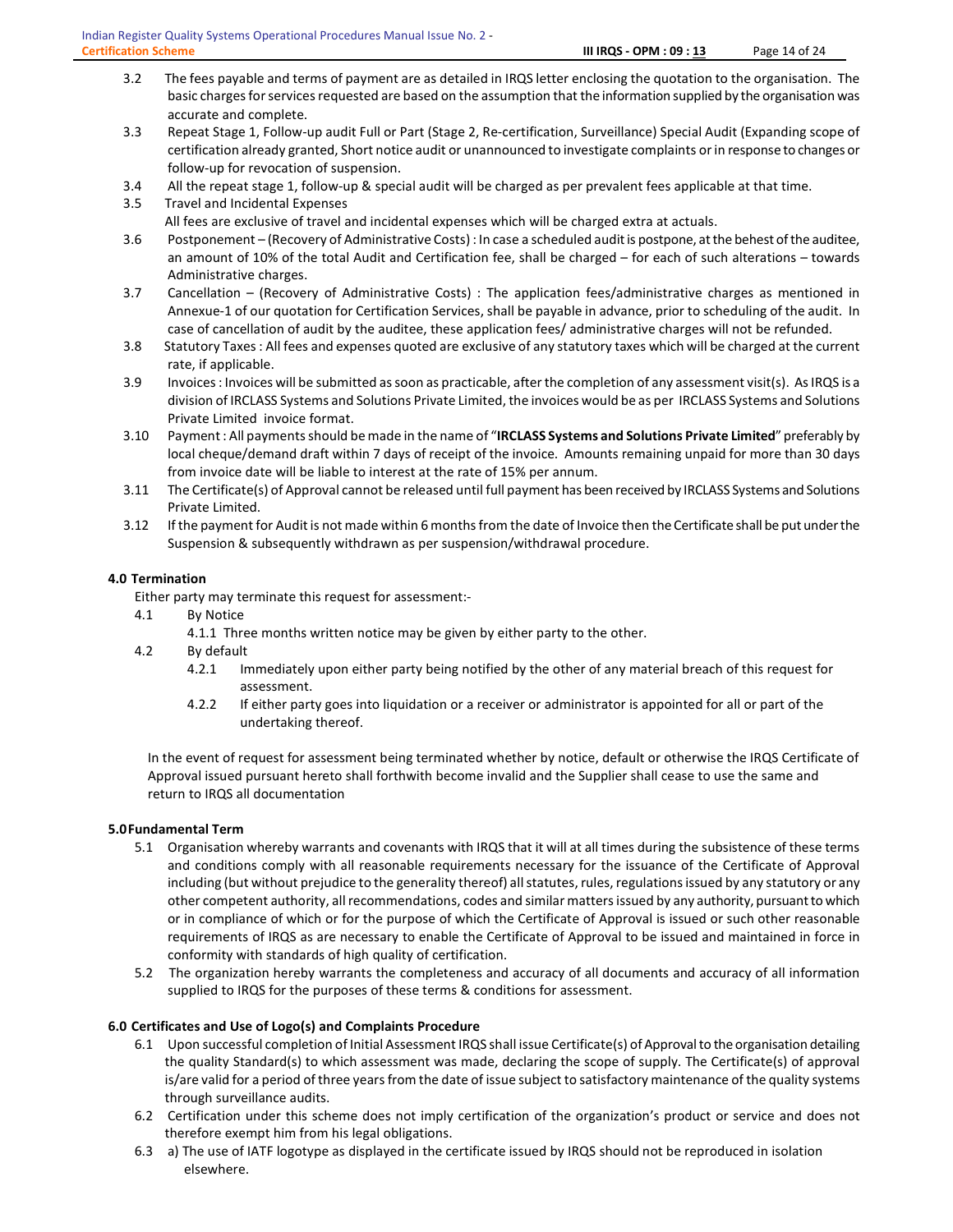b) For details of LOGO Usage, kindly refer III IRQS:OPM:19 supplemented with the 'Certificate of Approval'.

6.4 The organization undertakes to institute a system of registering all complaints received from any source. The corrective action(s) taken and review by Organisation Management of such actions shall be made available for verification. They will inform that the complainant can also write to IRQS.

#### 7.0 Liability

7.1 Whilst IRCLASS Systems and Solutions Private Limited and its Committees use their best endeavors to ensure that the functions of IRCLASS Systems and Solutions Private Limited are properly carried out, in providing services information or advice neither IRCLASS Systems and Solutions Private Limited nor any of its employees or agents warrants the accuracy of any information supplied. Except as set our herein neither IRCLASS Systems and Solutions Private Limited nor any of its employees or agents (on behalf of each of whom IRCLASS Systems and Solutions Private Limited has agreed this clause) shall be liable for any loss damage or expense whatsoever sustained by any client organization due to any act or omission or error of whatsoever nature and howsoever caused by IRCLASS Systems and Solutions Private Limited , its employees or agents or due to any inaccuracy of whatsoever nature and howsoever caused in any information or opinion given in any way whatsoever by or on behalf of IRCLASS Systems and Solutions Private Limited , even if held to amount to a breach of warranty. Nevertheless, if any client organization uses services of IRCLASS Systems and Solutions Private Limited , or relies on any information or advice given by or on behalf or IRCLASS Systems and Solutions Private Limited and suffers loss damage or expenses thereby which is proved to have been due to any negligent act omission or error of IRCLASS Systems and Solutions Private Limited, proved in a court of law or related jurisdiction its employees or agents or any negligent inaccuracy in information or opinion given by or on behalf of IRCLASS Systems and Solutions Private Limited then IRCLASS Systems and Solutions Private Limited will pay compensation to the client organization for his proved loss up to but not exceeding the amount of the fee charged by IRCLASS Systems and Solutions Private Limited for that particular service, information or opinion.

#### 8.0Indemnity

- 8.1 The Organisation shall fully and effectually indemnify IRCLASS Systems and Solutions Private Limited agents all costs, claims, actions and demands arising from:
	- (i) the service provided by IRCLASS Systems and Solutions Private Limited save to the extent only that such claims arise from the neglect of IRCLASS Systems and Solutions Private Limited , its employees or agents.
	- (ii) the misuse by the organization of any certificate, license, mark of conformity provided by IRQS in accordance with these terms & conditions.
	- (iii)any breach of these terms & conditions.

#### 9.0Force Majeure

9.1 IRCLASS Systems and Solutions Private Limited shall not be liable in any respect should be prevented from discharging such obligations as result of any matter beyond its control which could not be reasonably foreseen.

#### 10.0Confidentiality

- 10.1 Except as may be required by Law, IRQS and the Organisation will treat as strictly confidential and will not disclose to any third party without prior written consent of the other, any information which comes into their possession, the possession of their employees, agents or other by virtue of these terms & conditions.
- 10.2 All information obtained during the course of audit shall be available for verification to IRQS personnel (as part of internal Certification Process) & personnel from relevant accreditation body (as part of Accreditation Process). Auditee organization shall be informed in writing by IRQS if the outcome of the review by Internal personnel or Accreditation Body personnel influences the interest of the auditee Organization or individual concerned shall, unless regulated by law, be notified in advance of the information provided.

#### 11.0Law

11.1 These terms & conditions are governed by the law of India and the parties submit to the jurisdiction of the Courts of justice in Mumbai and all notices and proceedings served will be deemed to be duly served if send by pre-paid registered mail to the address of the party as herein above appearing or as may be subsequently notified by the other.

#### 12.0 Arbitration

12.1 Any disputes or differences arising between the parties other than as the payments of IRCLASS Systems and Solutions Private Limited 's charges shall be determined by single arbitrator to be appointed by the parties in default of these terms & conditions.

#### 13.0 Terms & conditions related to IATF 16949 Audit

- a) the client shall notify the certification body of any changes
	- 1) Legal Status, 2) Commercial Status (e.g. Joint Venture, Subcontracting with other organizations), 3) Ownership Status (e.g. mergers and acquisitions), 4) Organization and management (e.g. key managerial, decision-making or technical staff), 5) Contract address or location 6) scope of operations under the certified management system, 7) IATF Automotive OEM customer special status , 8) Major changes to the management system and processes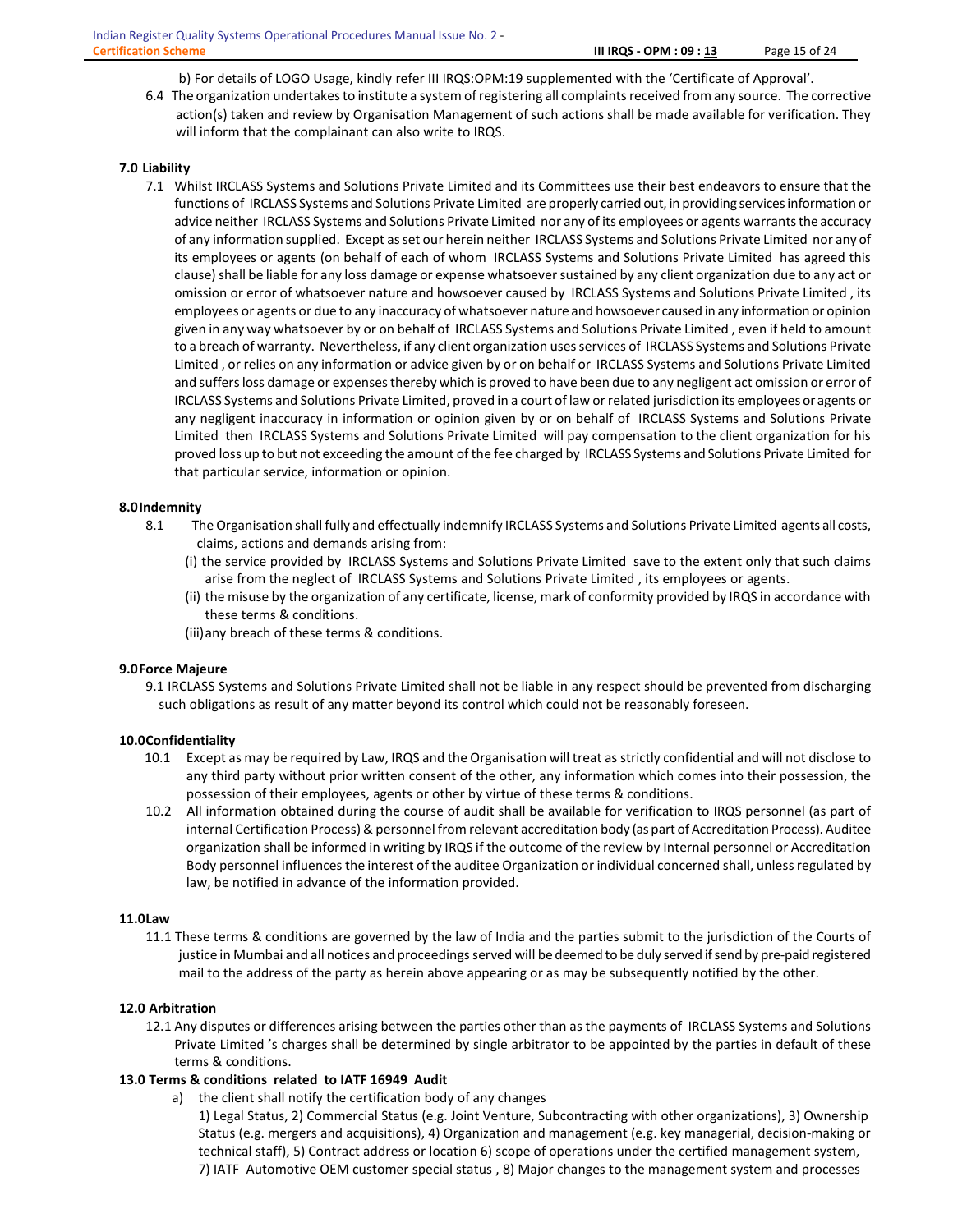- b) the client cannot refuse an IATF witness audit of the Certification Body
- c) the client cannot refuse the presence of a certification body internal witness auditor
- d) the client shall authorize access for the IATF representative or their delegates
- e) the client shall authorize the certification body to provide the final report to the IATF
- f) the only use of the IATF logo is as displayed on the certificate issued by the IRQS. Any other use of the IATF logo separately or not is prohibited.
- g) Consultants to the client cannot be physically present at the client's site during the audit OR participate in the audit in any way. Failure to inform IRQS is considered as a breach of the legally enforceable agreement and may result in withdrawal of the IATF 16949 certificate.

#### 14.0 Terms & conditions related to FSSC 22000 Audit

Reference: Part IV: Requirements for Certification Bodies Clause

- 14.1The FSSC certified organization shall inform IRQS (A Division of IRCLASS Systems & Solutions Pvt. Ltd.) within three (3) working days, of significant changes that affect the capability of the management system to continue to fulfil the Scheme requirements. These include changes relating to:
- a) legal, commercial, organizational status or ownership,
- b) organization and management (e.g. key managerial, decision-making or technical staff),
- c) organization name, contact address and site details,
- d) scope of operations and product categories covered by the certified management system,
- e) management system and/or processes,
- f) any other change that renders the information on the certificate inaccurate.

The organization shall seek the advice of IRQS in cases where there is doubt over the significance of a change.

- 14.2 The FSSC certified organization shall inform IRQS (A Division of IRCLASS Systems & Solutions Pvt. Ltd.) immediately of serious events that impact food safety and / or the integrity of the certification and the FSSC certified organization's entry in the FSSC
- a) legal proceedings, prosecutions and the outcomes of these related to food safety or legality,
- b) public food safety events (such as e.g. public recalls, calamities, etc.)
- c) extraordinary events which pose major threats to food safety or certification integrity such as war, strike, riot, political instability, geopolitical tension, terrorism, crime, pandemic, flood, earthquake, malicious computer hacking, other natural or man-made disasters.

IRQS in turn will take appropriate steps to assess the situation and will take any appropriate action including additional verification activities.

These activities may have implications for the certified status of the FSSC certified organization.

14.3 Procedures for nonconformity grading by IRQS and timeframe to close nonconformities by the certified organization including the consequences of open nonconformities on any decision by IRQS to issue certification or to leave it in place is as follows:

a) Minor nonconformity, b) Major nonconformity, c) Critical nonconformity.

#### 14.3.1 Minor nonconformity

 A minor nonconformity shall be issued when the finding does not affect the capability of the management system to achieve the intended results:

- 1) When a minor nonconformity is issued during an audit, the organization must provide IRQS with objective evidence of an investigation into causative factors, exposed risks and the proposed corrective action plan (CAP). This shall be provided to the auditor within three (3) months after the audit.
- 2) Corrective action (CA) shall be implemented by the organization within 12 months after the audit.
- 3) IRQS shall review the design of the corrective action plan, challenge it and approve it when acceptable.
- 4) Implementation of the corrective action plan shall be reviewed, at the latest, at the next scheduled on-site audit. IRQS shall review the corrective action plan and determine its effectiveness of implementation through recording auditor name and date of review on the CAP.
- 5) A major nonconformity is raised (on management responsibility and resource allocation) in the event of non-completion of the approved action plan at the next scheduled on-site audit.
- 14.3.2 Major nonconformity

A major nonconformity shall be issued when the finding affects the capability of the management system to achieve the intended results: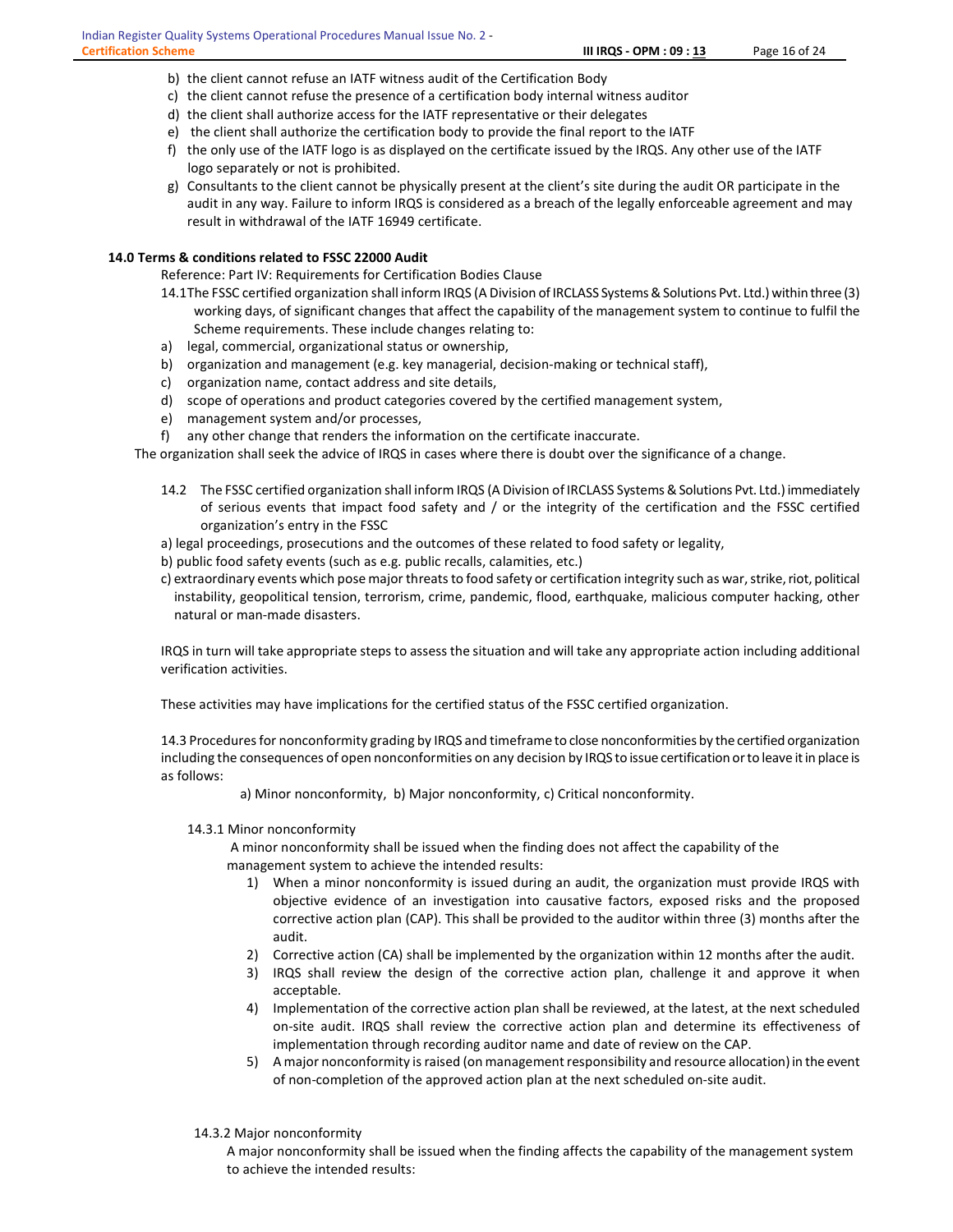- 1) When a major nonconformity is issued during an audit, the organization must provide IRQS with objective evidence of an investigation into causative factors, exposed risks and the proposed CAP. This shall be provided to IRQS within 14 days after the audit.
- 2) Corrective action shall be implemented by the organization within 14 days after the audit.
- 3) The major nonconformity shall be closed by IRQS within a further 14 days after implementation of the corrective action by the organization. The organization shall submit objective evidence of implementation to IRQS.
- 4) IRQS shall review the corrective action plan and related objective evidence of implementation, challenge it if necessary and determine its effectiveness and approve the CAP and CA through recording his/her name and date of review on the 22000 Register of Certified organizations and these include at a minimum: CAP.
- 5) IRQS shall conduct a follow-up audit to verify the implementation of the CA to close the major nonconformity. In cases where documentary evidence is sufficient to close out the major nonconformity, IRQS may decide to perform a desk review.
- 6) The completion of corrective actions might take more time depending on the potential severity of the major nonconformity and the amount of work necessary to eliminate the causative factors. In such cases the CAP shall include any temporary measures or controls necessary to mitigate the risk until the permanent corrective action is implemented. A follow-up audit shall be conducted to verify the permanent corrective action and to close the major nonconformity.

7) A critical nonconformity is raised in the event of non-completion of the approved corrective action. 14.3.3 Critical nonconformity

A critical nonconformity is issued when a direct food safety impact without appropriate action by the organization is observed during the audit or when legality and/or certification integrity are at stake:

- 1) When a critical nonconformity is issued at a certified site the certificate shall be immediately suspended for a maximum period of six (6) months.
- 2) When a critical nonconformity is issued during an audit, the organization must provide IRQS with objective evidence of an investigation into causative factors, exposed risks and the proposed CAP. This shall be provided to IRQS within 14 days after the audit.
- 3) A follow-up audit shall be conducted by IRQS within the six (6) month timeframe to verify the closure of the critical nonconformity.
- 4) The certificate shall be withdrawn when the critical nonconformity is not effectively solved within the six (6) month timeframe.
- 5) In case of a certification audit, the full certification audit shall be repeated.

14.4 The FSSC Certified organization, formally agrees and accepts with IRQS (A Division of IRCLASS Systems & Solutions Pvt. Ltd.)for the Foundation's requirements to;

- a) Share information concerning the certified organization with the Foundation and governmental authorities when appropriate.
- b) Display information with regards to the certified status on the website of the Foundation in the FSSC 22000 Register of Certified Organizations.
- c) For the purposes of the FSSC 22000 Integrity Program, to allow assessors from the Foundation on their premises to witness IRQS auditors during FSSC 22000 or FSSC 22000-Quality audits.

# 14.5 Ownership of the certificate and the audit report content is held by IRQS

- 14.6 The FSSC Certified organization, formally agrees with IRQS (A Division of IRCLASS Systems & Solutions Pvt. Ltd.) that the Foundation is entitled to carry out control audits at the premises of the certified organization at any time. The organization has to provide the foundation with all relevant information, support and access to the premises which is deemed necessary by the Foundation to be able to carry out the control audit.
- 14.7 The FSSC Certified organization, formally agrees with IRQS (A Division of IRCLASS Systems & Solutions Pvt. Ltd.) that IRQS is entitled to carry out UNAANOUNCED audits at the premises of the certified organization at any time as stipulated by the Scheme requirements.

# 15 Terms & conditions related to Ayush Audit:

# 15.1 Certificates and Use of Logo(s) and Complaints Procedure

- 1. Upon successful completion of Initial Assessment IRQS shall issue Certificate(s) of Approval to the Organisation detailing the quality Standard(s) to which assessment was made, declaring the scope of supply. The Certificate(s) of approval is/are valid for a period of three years from the date of issue subject to satisfactory maintenance of the quality systems through surveillance audits.
- 2. The client shall comply with the requirements of the certification body if applicable, While making reference to its product certification in communication media such as documents, brochures or advertising.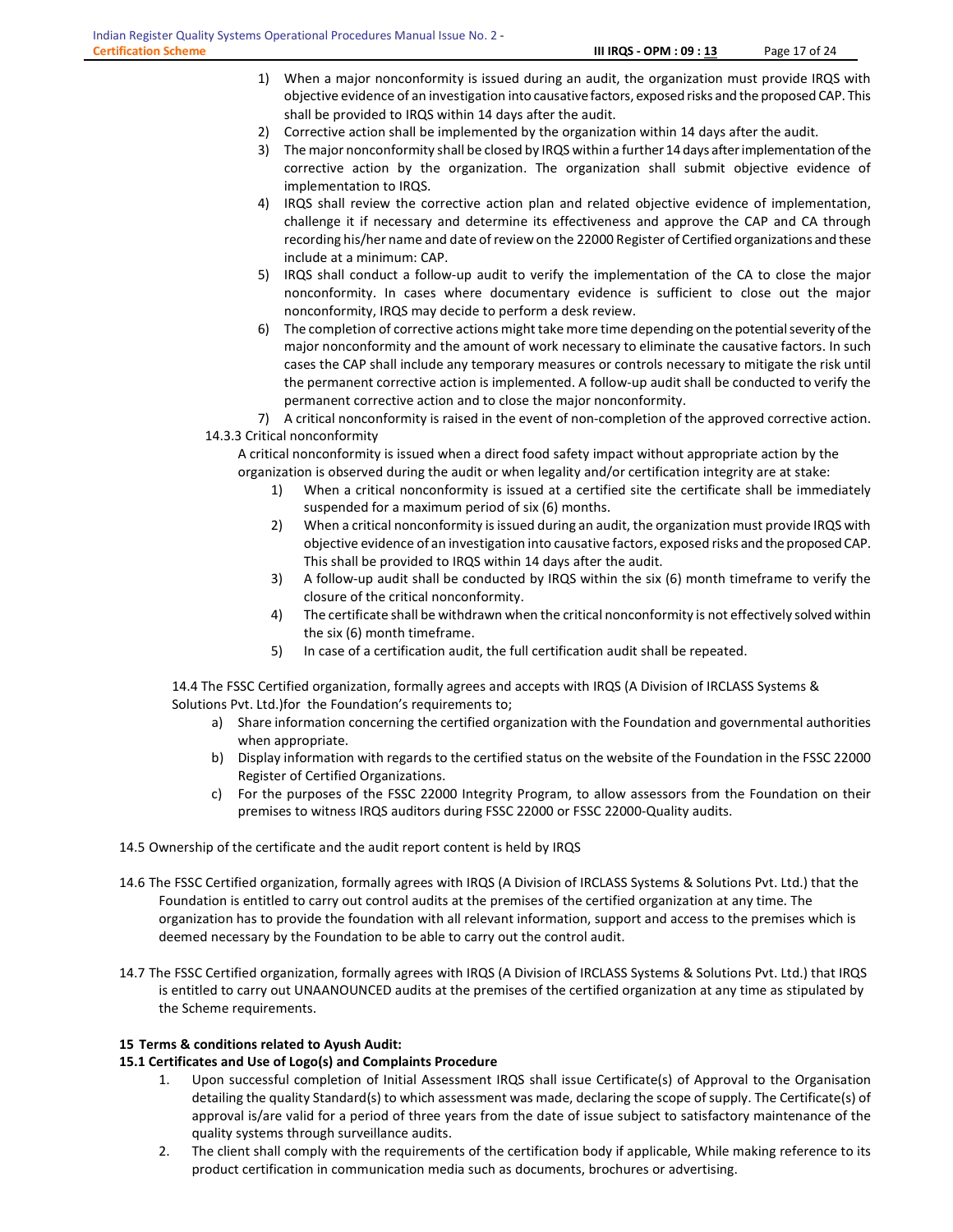- 3. The client shall use the certification mark only on products it has found to comply with the requirements if applicable
- 4. Client shall not apply the certification mark on products prior to certification. Certification mark is affixed only to products covered under the scope of the certificate. The organization shall ensure that the size, colour of the Certification mark is as prescribed by the Ministry of Ayush/ QCI. Accreditation mark not to be used on products. For details on Use of Marks and logo for AYUSH scheme kindly refer Annexure A: Approval for Use of Certification Mark to Certified Units available on the IRQS website www.irqs.co.in
- 5. Client can apply a mark to each certified product, or to product packaging, or on information accompanying each product if applicable
- 6. The client shall keep a record of all complaints made known to the client relating to the compliance with certification requirement and to make these records available to the certification body when requested, and takes appropriate action with respect to such complaints and any deficiencies found in products,

a) processes or services that affect compliance with the requirements for certification

- b) Document the actions taken
- Verification by the certification body of (l) is performed only when the certification scheme mandates it.
- 7. AYUSH Certified organization, formally agrees and accepts with IRQS (A Division of IRCLASS Systems & Solutions Pvt. Ltd.)for the AYUSH Scheme requirements to;
	- a) Share information concerning the certified organization with the QCI, NABCB and governmental authorities when appropriate.
	- b)Display information with regards to the certified status that as a minimum shall show the name, relevant certification criteria (normative document), scope and geographical location on the website of IRQS and Quality Council of India (QCI)
- 8. Information about the client obtained from sources other than the client (e.g. from the complainant or from regulators) shall be treated as confidential

15.2 Responsibility of Auditee Organization

- I. The client shall always fulfill the certification requirements including product requirement and changes communicated by the IRQS
- II. The client shall take responsibility for, the certified product always fulfils the certification requirements.
- III. The client shall make all necessary arrangements for the conduct of the evaluation, including provision for examining documentation and records, and access to the relevant location(s), area(s), and personnel and for investigation of complaints.
- IV. The client shall make claims regarding certification only in respect of the scope for which certification has been granted
- V. The client shall does not use its product certification in such a manner as to bring the IRQS into disrepute and does not make any statement regarding its product certification which the certification body may consider misleading or unauthorized.
- VI. Upon suspension or withdrawal of certification, the client shall discontinue its use of all advertising matter that contains any reference thereto and returns as required by the certification scheme any certification documents and takes any other measure. The manufacturing unit has to have procedures in place to ensure that a non-conforming certified AYUSH product that gave rise to suspension of certification is recalled. The organization shall submit the recall status to IRQS every 15 days. Depending on the situation, IRQS shall inform QCI on the details of the recalled product(s)/ status
- VII. On receipt of instructions for suspension of certification, the certified units shall suspend using AYUSH certification mark on AYUSH products being manufactured by them with immediate effect. The manufacturing unit shall be advised to undertake a root cause analysis and identify the necessary corrective actions for resolving the same.
- VIII. The client shall endeavor to ensure that no certificate or report nor any part thereof is used in a misleading manner.
- IX. If the client provides copies of the certification documents to others, the documents shall be reproduced in their entirety.
- X. The client manufacturer shall commit to implement the agreed IQAP (Internal Quality Assurance Protocol) for ensuring conformity of products and processes to the Certification Criteria and the Scheme requirements on a continuing basis after it is certified for the AYUSH scheme.
- XI. The renewal shall be effected from the date of the expiry of the previous certificate and the intervening period shall be treated as period of suspension and clearly stated on the Certificate. The manufacturing unit shall not claim certification or use the Certification Mark during this period.
- XII. When the certification scheme introduces new or revised requirements both in Certification criteria and Certification process requirements that affect the manufacturing unit, IRQS shall ensure these changes are communicated to all applicants and the certified units. IRQS shall verify the implementation of the changes by its applicants and certified units and shall take actions required by the scheme.

The client shall inform the certification body, without delay, of matters that may affect its ability to conform to the certification requirements.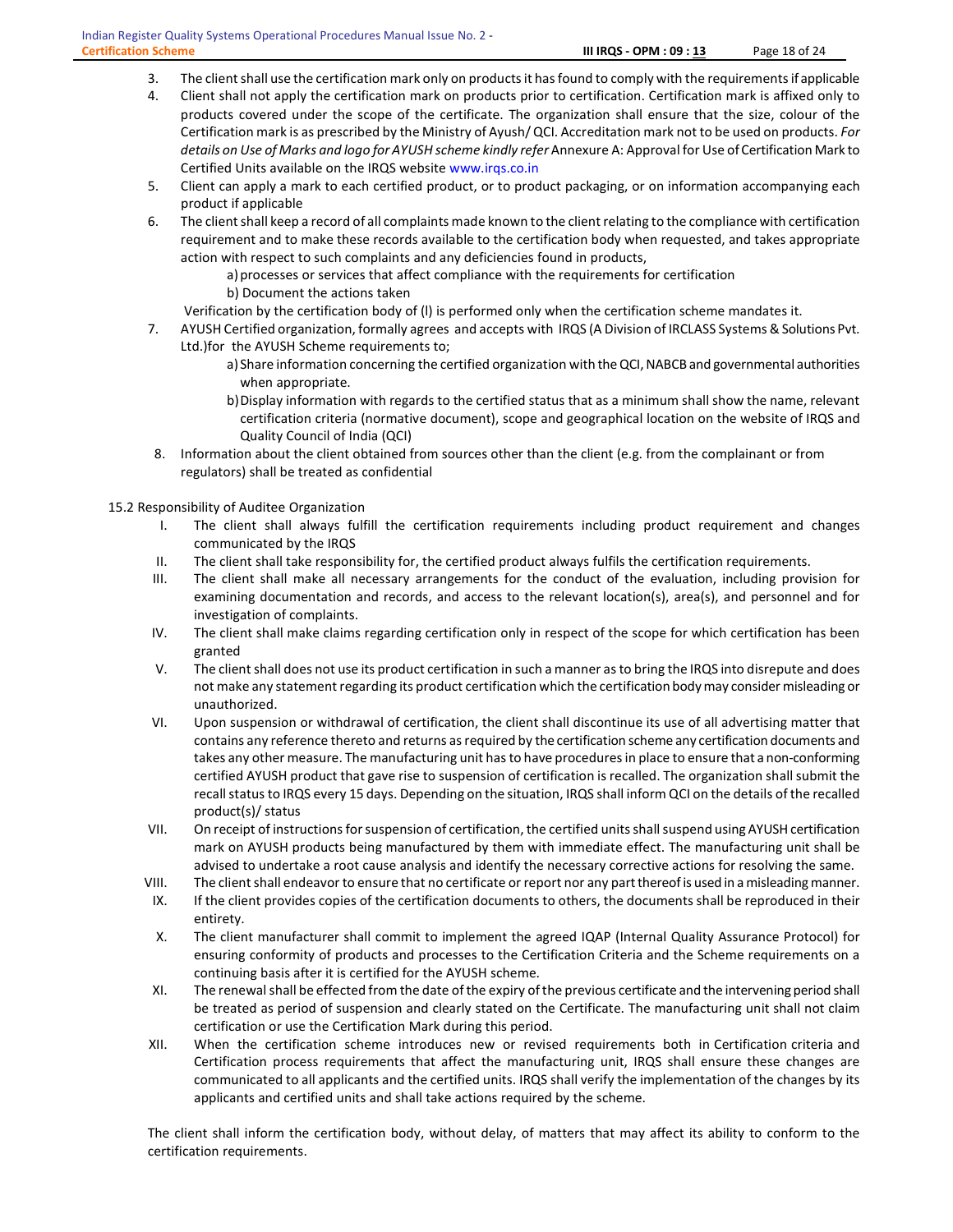- 15.3The AYUSH certified organization shall inform IRQS (A Division of IRCLASS Systems & Solutions Pvt. Ltd.) within three (3) working days, of significant changes that affect the capability of the organization to continue to fulfil the Scheme requirements. These include changes relating to:
	- a) legal, commercial, organizational status or ownership, b) organization and management (e.g. key managerial, decision-making or technical staff),c) organization name, contact address and site details, d) scope of operations , dosage(s) and product(s) covered under the scope of certification e) any other change that renders the information on the certificate inaccurate.
	- The organization shall seek the advice of IRQS in cases where there is doubt over the significance of a change.
- 15.4The AYUSH certified organization shall inform IRQS (A Division of IRCLASS Systems & Solutions Pvt. Ltd.) immediately of serious events that impact food safety and / or the integrity of the certification
	- a) legal proceedings, prosecutions and the outcomes of these related to food safety or legality,
	- b) public Product safety events (such as e.g. public recalls, , etc.)

IRQS in turn will take appropriate steps to assess the situation and will take any appropriate action including additional verification activities. These activities may have implications for the certified status of the AYUSH certified organization.

# 4.B General Terms and Conditions as mentioned in IV IRQS:FORM:68 for SMSSC

# 4.C General Terms and Conditions as mentioned in IV IRQS:FORM:15 for Remotely Piloted Aircraft Systems (RPAS)

# 1.0 Responsibility of IRQS

- 1.1 It is the responsibility of IRQS to provide Assessment and Certification in accordance with the current issue of IRQS Document "Certification Scheme". Please note that in meeting its Policy of continual improvement of service, IRQS reserves the right to modify the contents of "Certification Scheme".
- 1.2 Information gathered during the certification process shall be strictly treated as Confidential. The information shall be protected through access control using password / hard copies files under physical access control.
- 1.3 Any changes related to SMSSC shall be communicated periodically in timely manner as applicable.

# 2.0 Responsibility of Auditee Organization

- 2.1 It is the responsibility of the organisation to provide IRQS with all documents, information, facilities and changes as and when it takes place as necessary to enable IRQS to provide the services under these terms and conditions.
- 2.2 It is the responsibility of the organisation to provide accreditation bodies of IRQS with all documents, information and visits as necessary to enable verification of audits carried out by IRQS.
- 2.3 It is the responsibility of Client Organization to visit IRCLASS/IRQS web www.irqs.co.in on the updation of the Certification Scheme.
- 2.4 If Accreditation Bodies or IRQS identified the Organization for Witness assessment along with the accreditation or otherwise or independently by accreditation body, client organization shall offer themselves for the witness. In case client organization refuses to undertake these witness assessment, in such cases the granted certificate "Certificate of Approval" shall be withdrawn with immediate effect.
- 2.5 The Client organization agrees to carry out the audits explicitly covering each certified site of the client's organization as identified under the scope of certification.
- 2.6 Client organization shall comply with the requirements of certification.

# 3.0 Fees & Expenses

- 3.1For agreements under Tender Documents: All terms & conditions will be applicable as per agreed tender documents.
- 3.2The fees payable and terms of payment are as detailed in IRQS letter enclosing the quotation to the organisation. The basic charges for services requested are based on the assumption that the information supplied by the organisation was accurate and complete.
- 3.3Repeat Stage 1, Follow-up audit Full or Part (Stage 2, Re-certification, Surveillance) Special Audit (Expanding scope of certification already granted, Short notice audit or unannounced to investigate complaints or in response to changes or follow-up for revocation of suspension.
- 3.4All the repeat stage 1, follow-up & special audit will be charged as per prevalent fees applicable at that time.
- 3.5Travel and Incidental Expenses
	- All fees are exclusive of travel and incidental expenses which will be charged extra at actuals.
- 3.6Postponement (Recovery of Administrative Costs)
- In case a scheduled audit is postpone, at the behest of the auditee, an amount of 10% of the total Audit and Certification fee, shall be charged – for each of such alterations – towards Administrative charges.
- 3.7Cancellation (Recovery of Administrative Costs)

 The application fees/administrative charges as mentioned in Annexue-1 of our quotation for Certification Services, shall be payable in advance, prior to scheduling of the audit. In case of cancellation of audit by the auditee, these application fees/ administrative charges will not be refunded.

3.8Statutory Taxes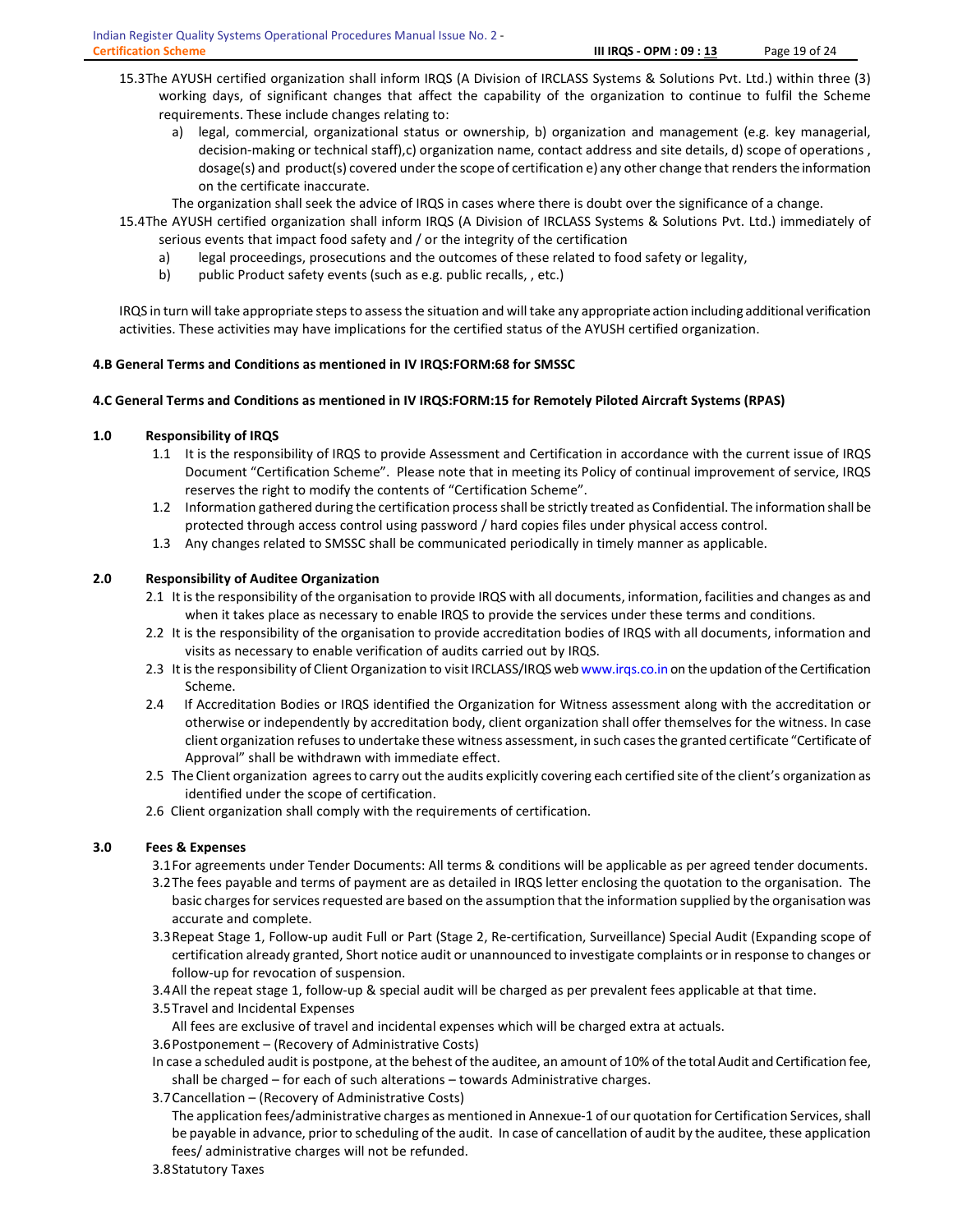All fees and expenses quoted are exclusive of any statutory taxes which will be charged at the current rate, if applicable. 3.9Invoices

 Invoices will be submitted as soon as practicable, after the completion of any assessment visit(s). As IRQS is a division of IRCLASS Systems and Solutions Private Limited, the invoices would be as per IRCLASS Systems and Solutions Private Limited invoice format.

3.10 Payment

All payments should be made in the name of "IRCLASS Systems and Solutions Private Limited" preferably by local cheque/demand draft within 7 days of receipt of the invoice. Amounts remaining unpaid for more than 30 days from invoice date will be liable to interest at the rate of 15% per annum.

 The Certificate(s) of Approval cannot be released until full payment has been received by IRCLASS Systems and Solutions Private Limited.

# 4.0 Termination

Either party may terminate this request for assessment:-

- 4.1 By Notice
- 4.1.1 Three months written notice may be given by either party to the other.
- 4.2 By default

4.2.1 Immediately upon either party being notified by the other of any material breach of this request for assessment. 4.2.2 If either party goes into liquidation or a receiver or administrator is appointed for all or part of the undertaking thereof.

In the event of request for assessment being terminated whether by notice, default or otherwise the IRQS Certificate of Approval issued pursuant hereto shall forthwith become invalid and the Supplier shall cease to use the same and return to IRQS all documentation and other matters issued pursuant thereto or bearing an indication of such Certificate of Approval.

#### 5.0 Fundamental Term

- 5.1Organisation whereby warrants and covenants with IRQS that it will at all times during the subsistence of these terms and conditions comply with all reasonable requirements necessary for the issuance of the Certificate of Approval including (but without prejudice to the generality thereof) all statutes, rules, regulations issued by any statutory or any other competent authority, all recommendations, codes and similar matters issued by any authority, pursuant to which or in compliance of which or for the purpose of which the Certificate of Approval is issued or such other reasonable requirements of IRQS as are necessary to enable the Certificate of Approval to be issued and maintained in force in conformity with standards of high quality of certification.
- 5.2 The organization hereby warrants the completeness and accuracy of all documents and accuracy of all information supplied to IRQS for the purposes of these terms & conditions for assessment.

#### 6.0 Certificates and Use of Logo(s) and Complaints Procedure

- 6.1Upon successful completion of Initial Assessment IRQS shall issue Certificate(s) of Approval to the Organisation detailing the quality Standard(s) to which assessment was made, declaring the scope of supply. The Certificate(s) of approval is/are valid for a period of three years from the date of issue subject to satisfactory maintenance of the quality systems through surveillance audits.
- 6.2Certification under this scheme does not imply certification of the organization's product or service and does not therefore exempt him from his legal obligations.
- 6.3a) The use of IATF logotype as displayed in the certificate issued by IRQS should not be reproduced in isolation elsewhere.
	- b) For details of Usage Marks / Logo, kindly refer III IRQS:OPM:19 supplemented with the 'Certificate of Approval'.
- 6.4The organization undertakes to institute a system of registering all complaints received from any source. The corrective action(s) taken and review by Organisation Management of such actions shall be made available for verification. They will inform that the complainant can also write to IRQS.

# 7.0 Liability

7.1Whilst IRCLASS Systems and Solutions Private Limited and its Committees use their best endeavors to ensure that the functions of IRCLASS Systems and Solutions Private Limited are properly carried out, in providing services information or advice neither IRCLASS Systems and Solutions Private Limited nor any of its employees or agents warrants the accuracy of any information supplied. Except as set our herein neither IRCLASS Systems and Solutions Private Limited nor any of its employees or agents (on behalf of each of whom IRCLASS Systems and Solutions Private Limited has agreed this clause) shall be liable for any loss damage or expense whatsoever sustained by any person due to any act or omission or error of whatsoever nature and howsoever caused by IRCLASS Systems and Solutions Private Limited , its employees or agents or due to any inaccuracy of whatsoever nature and howsoever caused in any information or opinion given in any way whatsoever by or on behalf of IRCLASS Systems and Solutions Private Limited , even if held to amount to a breach of warranty. Nevertheless, if any person uses services of IRCLASS Systems and Solutions Private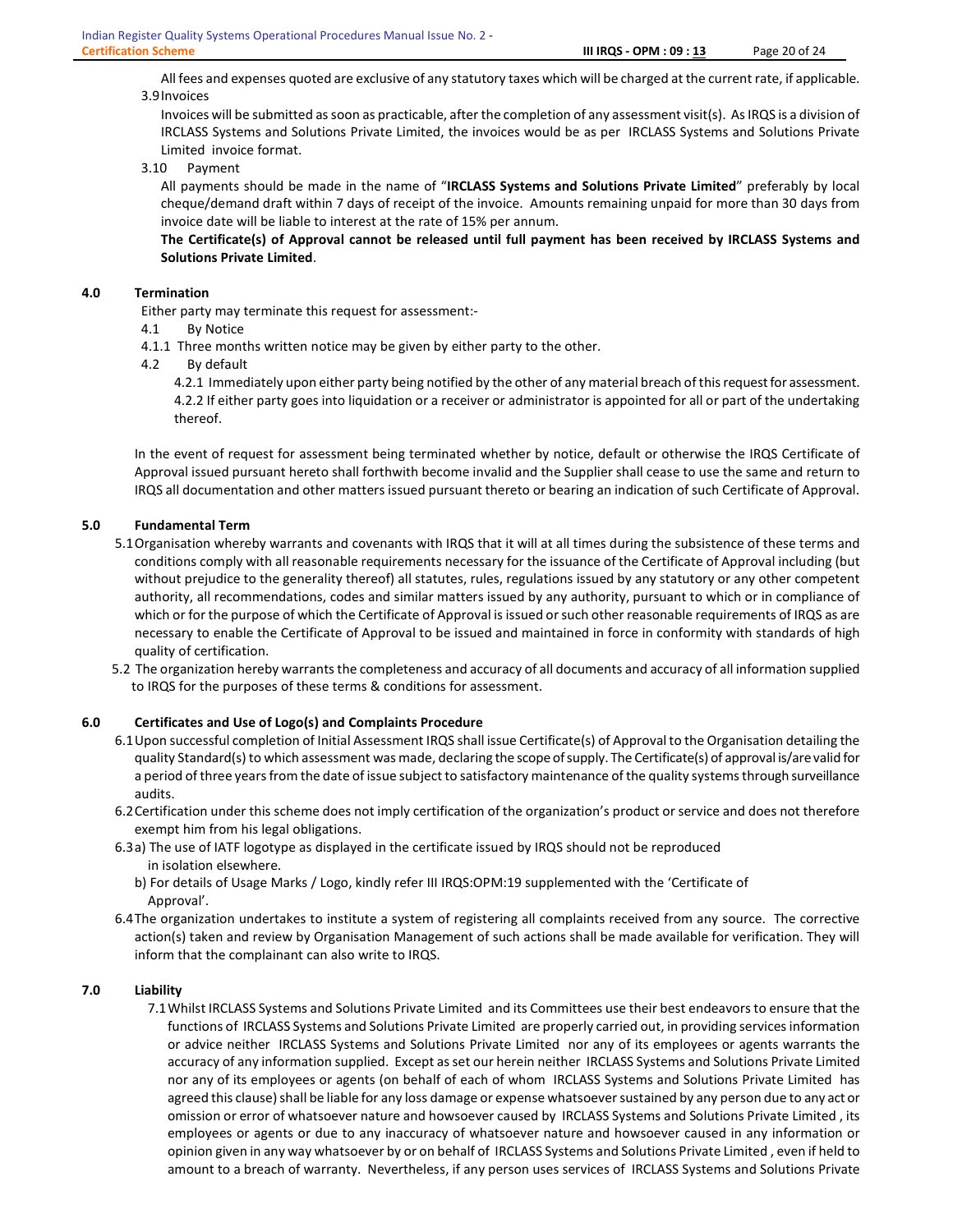Limited , or relies on any information or advice given by or on behalf or IRCLASS Systems and Solutions Private Limited and suffers loss damage or expenses thereby which is proved to have been due to any negligent act omission or error of IRCLASS Systems and Solutions Private Limited, proved in a court of law or related jurisdiction its employees or agents or any negligent inaccuracy in information or opinion given by or on behalf of IRCLASS Systems and Solutions Private Limited then IRCLASS Systems and Solutions Private Limited will pay compensation to such person for his proved loss up to but not exceeding the amount of the fee charged by IRCLASS Systems and Solutions Private Limited for that particular service, information or opinion.

# 8.0 Indemnity

8.1 The Organisation shall fully and effectually indemnify IRCLASS Systems and Solutions Private Limited agents all costs, claims, actions and demands arising from:

- (i)the service provided by IRCLASS Systems and Solutions Private Limited save to the extent only that such claims arise from the neglect of IRCLASS Systems and Solutions Private Limited , its employees or agents.
- (ii) the misuse by the organization of any certificate, license, mark of conformity provided by IRQS in accordance with these terms & conditions.
- (iii) any breach of these terms & conditions.

# 9.0 Force Majeure

9.1 IRCLASS Systems and Solutions Private Limited shall not be liable in any respect should be prevented from discharging such obligations as result of any matter beyond its control which could not be reasonably foreseen.

# 10.0 Confidentiality

- 10.1 Except as may be required by Law, IRQS and the Organisation will treat as strictly confidential and will not disclose to any third party without prior written consent of the other, any information which comes into their possession, the possession of their employees, agents or other by virtue of these terms & conditions.
- 10.2 All information obtained during the course of audit shall be available for verification to IRQS personnel (as part of internal Certification Process) & personnel from relevant accreditation body (as part of Accreditation Process). Auditee organization shall be informed in writing by IRQS if the outcome of the review by Internal personnel or Accreditation Body personnel influences the interest of the auditee Organization or individual concerned shall, unless regulated by law, be notified in advance of the information provided.

#### 11.0 Law

11.1 These terms & conditions are governed by the law of India and the parties submit to the jurisdiction of the Courts of justice in Mumbai and all notices and proceedings served will be deemed to be duly served if send by pre-paid registered mail to the address of the party as herein above appearing or as may be subsequently notified by the other.

#### 12.0 Arbitration

12.1 Any disputes or differences arising between the parties other than as the payments of IRCLASS Systems and Solutions Private Limited 's charges shall be determined by single arbitrator to be appointed by the parties in default of these terms & conditions.

## 5 Maintenance of Approval

Certificate of Approval is issued to the Organization on the understanding that the relevant Management system will be maintained at all times and for this purpose, IRQS will conduct Surveillance Audits in accordance with the Audit Programme as noted in the Audit Report. During Surveillance audit, it is ensured that all the relevant Management system elements are examined at least once during the validity period of three years of the certificate of Approval. The intervals between the initial certification audit and the first and second surveillance audit as follows:

- The date of the first surveillance audit following initial certification shall not be more than 12 months from the certification decision date of Stage 2 / Recertification audit.
- Annual second surveillance audits shall be completed within 21-25 months from certification decision date of Stage 2 / Recertification audit.

[NOTE: If organization has opted & agreed upon for more than 2 Surveillance Audits then the Surveillance Audits shall be planned & conducted as per Contract Review.]

Before the end of three years duration i.e. before expiry date, if the Organization desires to continue Certification, Renewal Audit shall be carried out.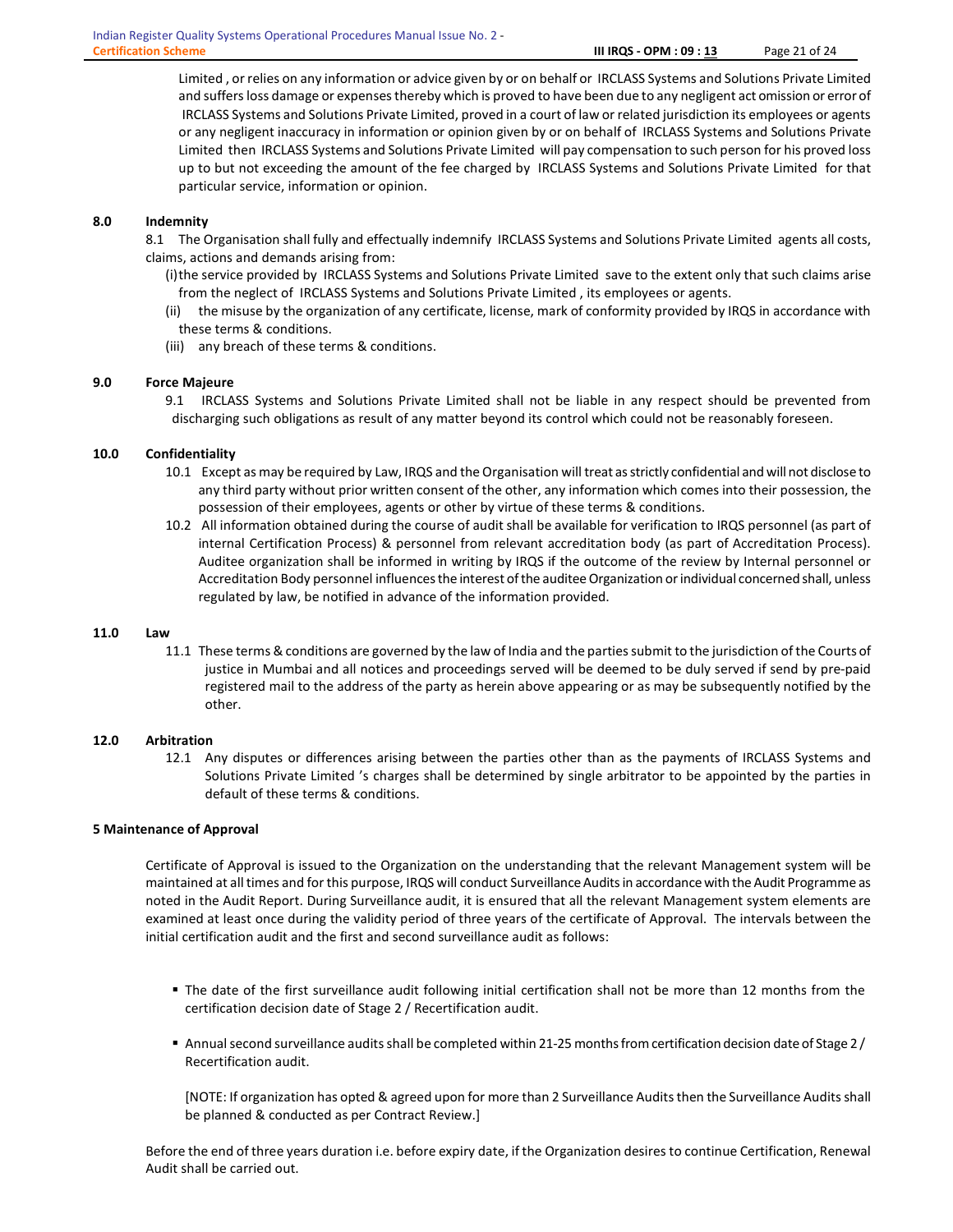Independently from the involvement of the competent regulatory authority, if necessary IRQS may conduct a special audit in case of a serious incident related to occupational health and safety, for example, a serious accident, or a serious breach of regulation, in order to investigate if the management system has not been compromised and did function effectively. IRQS shall document the outcome of its investigation.

Information on incidents such as a serious accident, or a serious breach of regulation necessitating the involvement of the competent regulatory authority, provided by the certified client or directly gathered by the audit team during the special audit, shall provide grounds for IRQS to decide on the actions to be taken, including a suspension or withdrawal of the certification, in cases where it can be demonstrated that the system seriously failed to meet the OH&S certification requirements.

Following expiration of certification, IRQS shall restore certification within 6 months provided that the outstanding recertification activities are completed, otherwise at least a stage 2 shall be conducted. The effective date on the certificate shall be on or after the recertification decision and the expiry date shall be based on prior certification cycle.

In case of transition / migration audits :

- A.are not completed within the stipulated period, such cases are to be treated as expiry of certificate. The same requirement noted as above under "Following expiration of certification" is to be followed.
- B.audit completed before the stipulated period, resolution of noted findings not resolved before the cut-off period for the period upto 6 months then issuance of certificate will be from the date decision for the remaining period of the certification cycle.

#### 6 Suspension, Withdrawal or Cancellation

The Certificate of Approval shall be suspended, withdrawn or cancelled if it is found that:

- The certified client does not allow surveillance or recertification audits to be conducted at the required frequencies;
- The Organization does not complete corrective action within the agreed time scale
- The Organization fails to conform to the requirements of relevant standards
- The Organization fails to comply with the financial requirements of the agreement of Certification
- The Organization undertakes actions which may bring IRQS into disrepute
- The Certificate or Logo is misused in any way.
- The organization goes to liquidation or ceases to exist or ceases its activities for which it has been certified.
- The activities of the organization are stopped by directives from court / statutory authorities.
- If the certification to one or more Management Standard(s) / Specification(s) is subject to suspension / reduction / withdrawal, IRQS shall investigate the impact of this on the Certification to other Management System Standard(s) / Specification(s).

#### 7 Appeals & Complaints

It would be the endeavour of IRQS to provide efficient and satisfactory services as per the 'Order Acceptance, Agreement Including Terms & Conditions'. However, in case it is felt that any decision or the conduct of IRQS is unjust and prejudicial to any party that party can appeal / complaint to IRQS and seek redressal. These appeals are to be sent to IRQS in writing or uploaded through the web-link. The complaints can be verbal or in writing or uploaded through the web-link.

8 Under Management of extraordinary events (A circumstance beyond the control of the organization, commonly referred to as "Force Majeure" or "act of God". Examples are war, strike, riot, political instability, geopolitical tension, terrorism, crime, pandemic, flooding, earthquake, malicious computer hacking, other natural or man-made disasters) for circumstances affecting certified clients for issuance, maintenance, re-certification, suspension and withdrawal following will be applicable:

IRQS shall evaluate the risks presented to its organization and to the certification(s) concerned & carry out as per III IRQS:OPM:33 and III IRQS:OPM:34

#### 8.1 Initial certification and scope extensions

Initial certification and extension of existing scopes shall be granted subject to the certification decision based on demonstration of the certification scheme requirements through remotely conducted audit using ICT in satisfactory manner.

# 8.2 For Surveillance activities

Surveillance assessment objectives shall be assessed and achieved by remote assessment should take place within the current certification year. In case, on-site audit is not possible.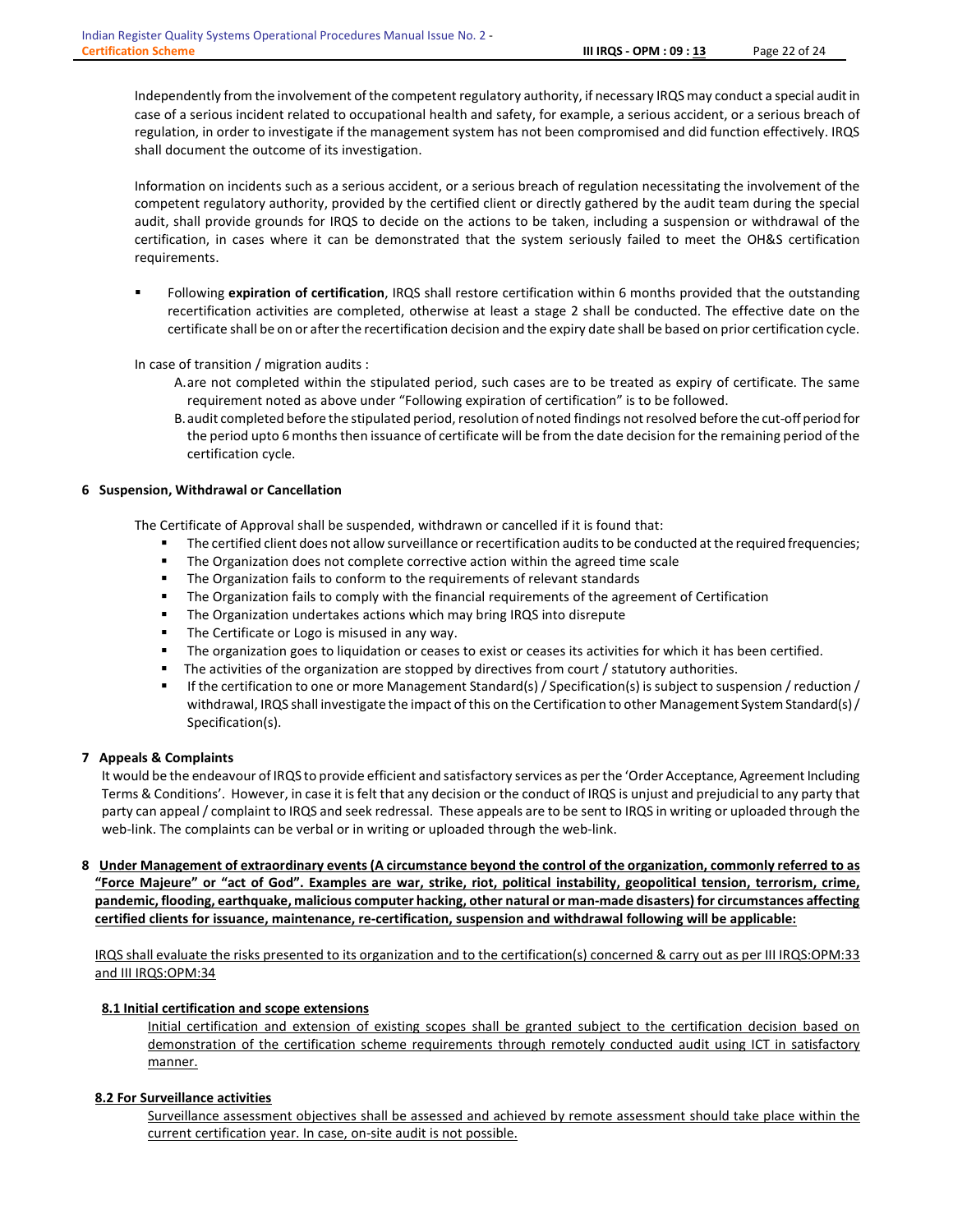In case of the first surveillance audit after initial certification a postponement of the audit should not exceed six (6) months (18 months from date of initial certification). In case of subsequent surveillance audits a postponement of the audit should not exceed six (6) months.

These extended periods between surveillance visits, (as specified above) may result in a need for additional surveillance visits for the remainder of the certification cycle.

If the above assessment is not undertaken within 6 months as noted above the certificate put under suspension & the suspension procedure noted above will be applicable.

For withdrawal, the procedure as noted above shall be followed.

# 8.3 Re-certification

Based on Desk review / remote assessment on gathering sufficient audit evidences to provide confidence that the certified management system is effective, IRQS will consider to extend the certification for a period not exceeding six (6) months beyond the original expiry date. If the re-certification assessment is undertaken within six (6) months the certificate shall be suspended & the suspension procedure noted above will be applicable.

For withdrawal, the procedure as noted above shall be followed.

# 8.4 Adopted the RvA guidance on the time after the first six months of the Covid-19 pandemic:

The table below gives guidance based on different scenario's. These scenario's uses the starting point that the currently accepted methods for extension of the certification activities are depleted. So for all scenario's read that these take place after the one-time extension of six (6) months. The six (6) months extension starts at the initial planning of the surveillance activity or recertification assessment.

## 9 Disclaimer

While this document is intended to provide guidance to prospective / existing clients of IRQS and every effort is made to keep its content accurate and up to date, it should not be construed to be comprehensive or conclusive in its contents and applicability. Assessment audit / Certification / Surveillance being activities that always call for auditor's judgment based upon the facts and circumstances of each case / situations, this document cannot be construed to be binding IRQS in the scope, interpretation and applicability of its certification activities.

### E. Revision History:

| Rev. No. | <b>Effective Date</b> | <b>Details</b>                                                                                                       |  |  |
|----------|-----------------------|----------------------------------------------------------------------------------------------------------------------|--|--|
| 01       | 20-12-2016            | ■ Corrective action on RvA concern, incorporated Conditions for granting certification                               |  |  |
|          |                       | showing through flow chart                                                                                           |  |  |
| 02       | 17-04-2017            | Added 4 bullets under point 3.1                                                                                      |  |  |
| 03       | 15-03-2018            | Updated Terms & conditions for FSMS/FSSC version 4.1, IATF 16949 and SMSSC                                           |  |  |
| 04       | 27-09-2018            | Added Security Clearance under 2.9 and requirements of IAF MD 22 at Clause No. 5                                     |  |  |
| 05       | 19-11-2018            | Added SMSSC accredited by ANAB at 1.2.4<br>$\blacksquare$                                                            |  |  |
|          |                       | Added the requirements for OHSAS 18001 & ISO 45001:2018 under 2.4                                                    |  |  |
| 06       | 21-12-2018            | Added the Validity of the Certificate of ISO 22000:2005 at 2.5 and ISO 50001:2011 at 2.8 &<br>٠                      |  |  |
|          |                       | at Note added under section 5.                                                                                       |  |  |
| 07       | 15-07-2019            | At 1.2.4 : Deleted ANAB Accreditation for EnMS Scheme of ISO 50001.<br>a)                                            |  |  |
|          |                       | Replaced reference to IRCLASS website : www.irclass.org with IRQS website:<br>b)                                     |  |  |
|          |                       | www.irqs.co.in.                                                                                                      |  |  |
|          |                       | At 2.8 Under Energy Management System included, ISO 50001:2018.<br>C)                                                |  |  |
|          |                       | At 3.9 - (ii) Special audits: added "in case of major incidents or incidents resulting in<br>d)                      |  |  |
|          |                       | fatality"                                                                                                            |  |  |
|          |                       | and (iii) under Suspension, Withdrawal or reducing the scope of certification: added                                 |  |  |
|          |                       | "in case of major incidents or incidents resulting in fatality".                                                     |  |  |
|          |                       | At 4.6 (b): After III IRQS:OPM:19 added "available on IRQS website www.irqs.co.in"<br>e)                             |  |  |
| 08       | 21-01-2020            | Added point (e) at 3.9 (iii), Added point 2.6, 2.7, 3.12 at 4 (A), incorporated 4 (B).                               |  |  |
| 09       | 09-04-2020            | Added at 2.11 Medical Devices (ISO 13485)                                                                            |  |  |
| 10       | 04-05-2020            | Added IAF Notification for extension at 2.4, 2.5 & 2.8                                                               |  |  |
| 11       | 03-07-2020            | 31 <sup>st</sup><br>Added date for extension for ISO 50001:2018 as per IAF notification i.e. up to<br>$\blacksquare$ |  |  |
|          |                       | January 2022 at 2.8 under 2 Management Systems as per international Standard                                         |  |  |
|          |                       | Added For 'For current extra ordinary situation COVID -19 for Remote auditing will be<br>٠<br>under taken' at 3.11   |  |  |
|          |                       |                                                                                                                      |  |  |